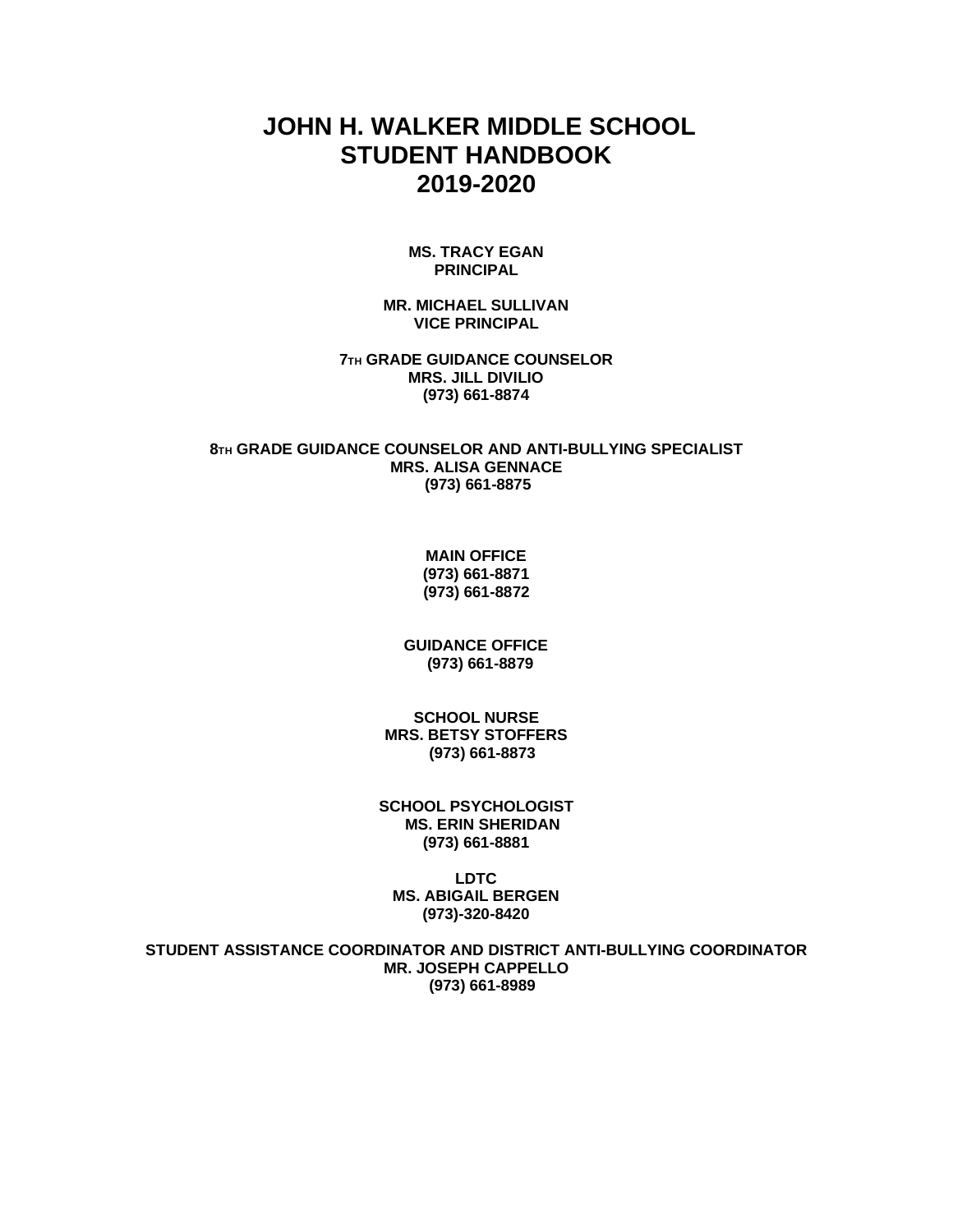**Welcome to John H. Walker Middle School! Here at JHWMS, the faculty and staff are committed to providing a supportive environment in which all students can reach their full potential. Our goal is to promote academic and social growth for all students, while maintaining productive school/home communication. In supporting this goal and helping to ease what is often a difficult transition, the staff at JHWMS work collaboratively in following the middle school model. Middle School is the most critical time in a child's life. Children at this level go through more changes physically, psychologically, and emotionally than at any other point in their education.** 

**Middle school is a time for greater student independence. This is an important period designed to prepare students for the challenges of high school. In support of this, students will be placed in one of three groups per grade level. Within these groups, students will acquire the skills necessary to do their job: learning!**

**Advisory is another component of middle school in which student have the opportunity to learn the skills needed to do their job. Throughout the year, small groups will meet with a staff member for mini-lessons. These lessons will cover a wide variety of topics to assist students in becoming successful young adults.** 

**Our motto for this school year is "All roads lead to success!" Therefore, our groups are named after the various streets in Nutley that lead to Walker Middle School. The group names are listed below.**

| <b>Seventh Grade</b>   | <b>Eighth Grade</b>   |
|------------------------|-----------------------|
| <b>Vreeland Group</b>  | <b>Harrison Group</b> |
| <b>Chestnut Group</b>  | <b>Park Group</b>     |
| <b>Kingsland Group</b> | <b>Centre Group</b>   |

**This handbook has been designed to provide a general overview of the philosophies, policies, and procedures that exist at the John H. Walker Middle School. The information provided will assist students in adjusting to school and will help them understand their responsibilities as good school citizens. Students should refer to this handbook frequently, since they are expected to know and follow these guidelines, which have been established for the welfare of the entire student body.**

**Sincerely,**

**Ms. Tracy Egan Principal**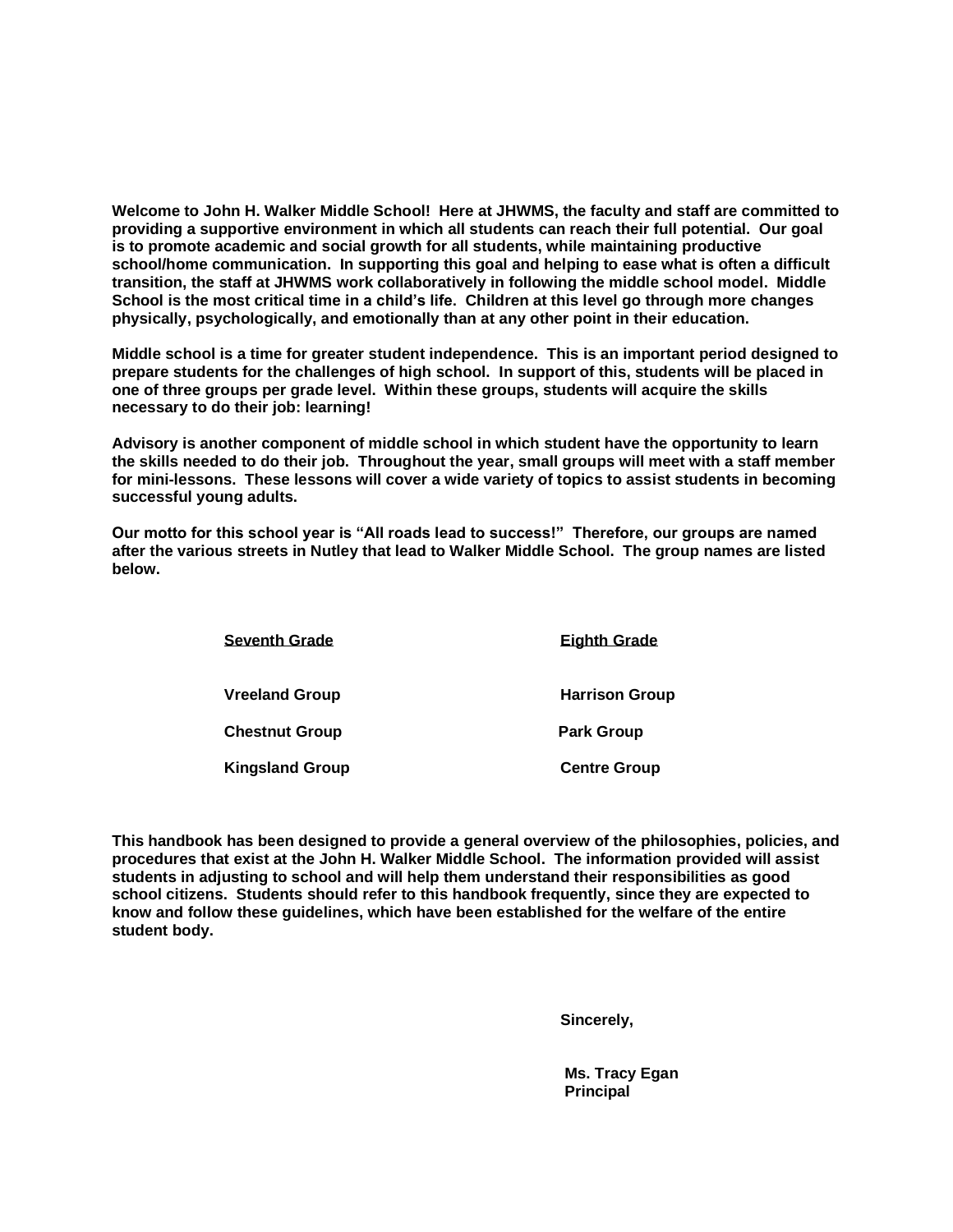### **ABOUT THIS HANDBOOK**

Please note that this handbook is a "living document." As the school adopts current best practices and/or responds to new challenges, the handbook will be amended to reflect these changes. Please refer to this document frequently, as it is subject to periodic modifications.

### **SCHEDULES AND CALENDAR**

### **JOHN H. WALKER MIDDLE SCHOOL TIME SCHEDULE**

| <b>ZERO PERIOD</b>                          |                              | 7:24  |                | 8:10  |
|---------------------------------------------|------------------------------|-------|----------------|-------|
| <b>ENTRY BELL</b>                           |                              | 8:10  |                |       |
| <b>PERIOD1</b>                              | $\blacksquare$               | 8:16  |                | 9:02  |
| <b>PERIOD 2</b>                             |                              | 9:05  |                | 9:51  |
| <b>PERIOD 3</b>                             |                              | 9:54  |                | 10:40 |
| <b>PERIOD 4</b>                             | $\blacksquare$               | 10:43 |                | 11:29 |
| <b>PERIOD 5</b>                             | $\blacksquare$               | 11:32 | $\blacksquare$ | 12:18 |
| <b>PERIOD 6</b>                             | $\blacksquare$               | 12:21 | $\blacksquare$ | 1:07  |
| <b>PERIOD 7</b>                             | $\blacksquare$               | 1:10  | $\blacksquare$ | 1:56  |
| <b>PERIOD 8</b>                             | $\blacksquare$               | 1:59  |                | 2:45  |
| <b>DISMISSAL</b>                            | $\blacksquare$               | 2:45  |                |       |
| <b>VICE-PRINCIPAL'S</b><br><b>DETENTION</b> |                              | 2:50  |                | 3:10  |
| <b>CENTRAL DETENTION</b>                    | $\qquad \qquad \blacksquare$ | 2:50  | $\sim$         | 3:40  |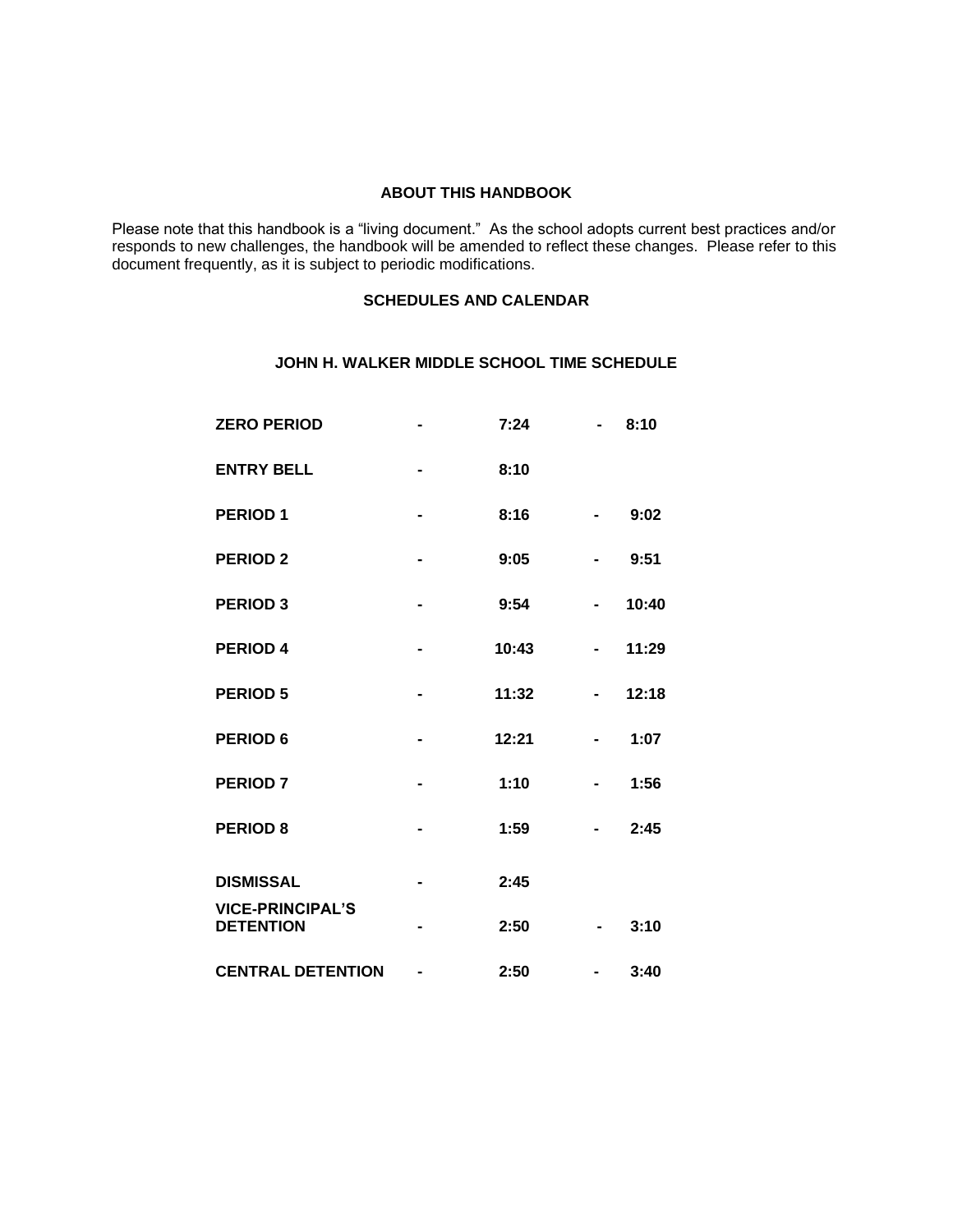## **DELAYED OPENING BELL SCHEDULE**

## **STUDENTS ENTER AT 9:40 NO ZERO PERIOD**

| <b>PERIOD1</b>  | 9:50  | 10:22 |
|-----------------|-------|-------|
| <b>PERIOD 2</b> | 10:25 | 10:57 |
| <b>PERIOD 3</b> | 11:00 | 11:32 |
| <b>PERIOD 4</b> | 11:36 | 12:13 |
| <b>PERIOD 5</b> | 12:17 | 12:54 |
| <b>PERIOD 6</b> | 12:58 | 1:35  |
| <b>PERIOD 7</b> | 1:38  | 2:10  |
| <b>PERIOD 8</b> | 2:13  | 2:45  |
|                 |       |       |

## **SINGLE SESSION DAY BELL SCHEDULE**

### **ENTRANCE BELL- 8:10**

| <b>ZERO PERIOD</b> | 7:24  | 8:10  |
|--------------------|-------|-------|
| <b>PERIOD1</b>     | 8:16  | 8:46  |
| <b>PERIOD 2</b>    | 8:49  | 9:19  |
| <b>PERIOD 3</b>    | 9:22  | 9:52  |
| <b>PERIOD 4</b>    | 9:55  | 10:25 |
| <b>PERIOD 5</b>    | 10:27 | 10:57 |
| <b>PERIOD 6</b>    | 10:59 | 11:29 |
| <b>PERIOD 7</b>    | 11:32 | 12:02 |
| <b>PERIOD 8</b>    | 12:05 | 12:35 |
|                    |       |       |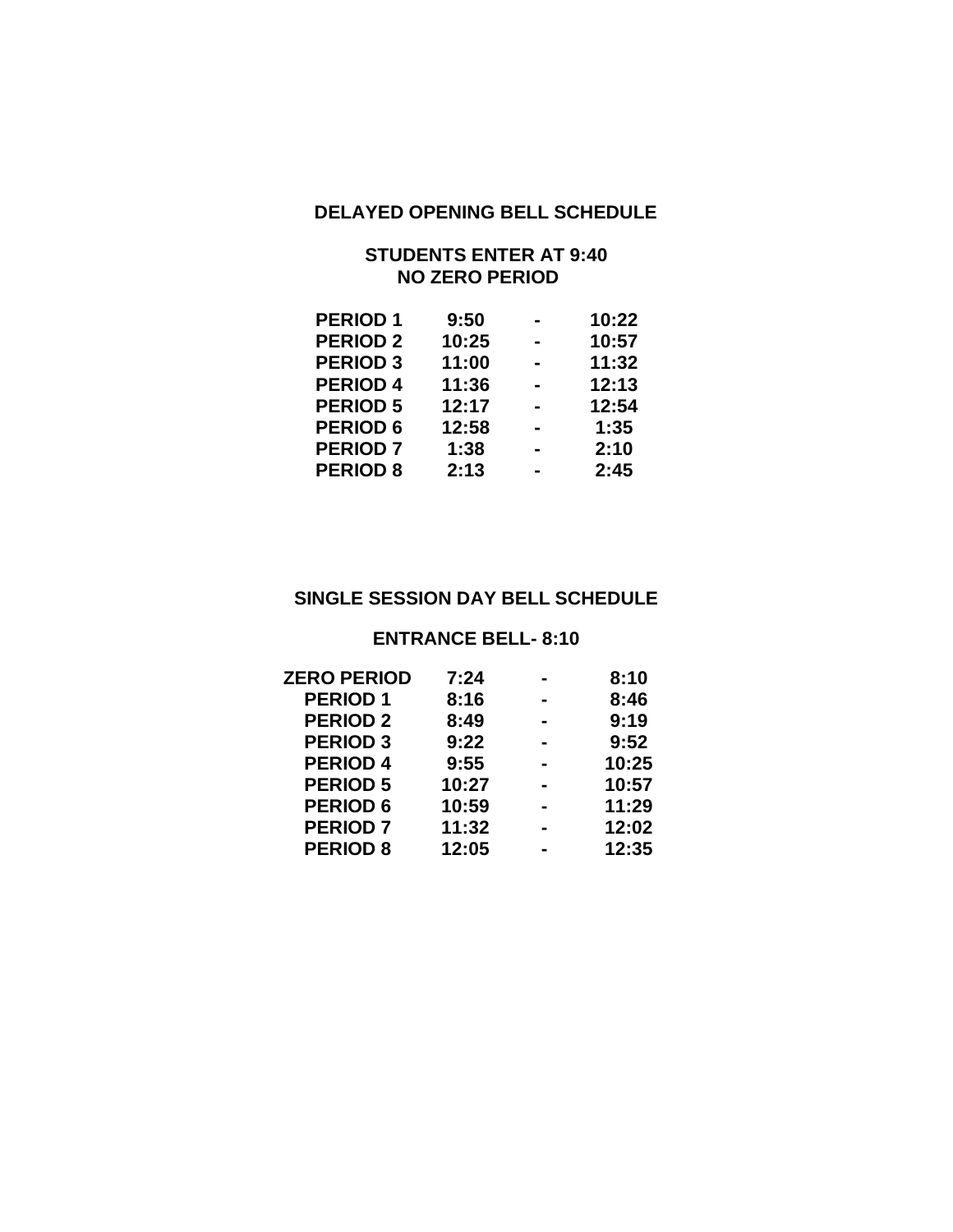### **DATES SCHOOL WILL NOT BE IN SESSION/SINGLE SESSION 2019-2020:**

| September 4        | First Day of School for Students - Single Session Day        |
|--------------------|--------------------------------------------------------------|
| September 5        | Single Session Day for Students- Professional Day for Staff  |
| September 6        | <b>First Full Day for Students</b>                           |
| October 11         | Single Session Day for Students - Professional Day for Staff |
| October 14         | <b>Columbus Day - Schools Closed</b>                         |
| November 5         | <b>Election Day - Schools Closed</b>                         |
| November 7 & 8     | <b>NJEA Convention - School Closed</b>                       |
| November 27        | Single Session Day - Staff and Students                      |
| November 28 & 29   | <b>Thanksgiving Recess - School Closed</b>                   |
| December $23 - 31$ | December Break - School Closed                               |
| January 1          | New Year's Day-School Closed                                 |
| January 17         | Single Session Day for Students - Professional Day for Staff |
| January 20         | Dr. Martin Luther King, Jr. Day- School Closed               |
| February 17 - 21   | Mid-Winter Break - School Closed                             |
| March 27           | Single Session Day for Students - Professional Day for Staff |
| April 10 - 17      | <b>Spring Break-School Closed</b>                            |
| May 18             | Single Session Day for Students - Professional Day for Staff |
| <b>May 25</b>      | <b>Memorial Day - Schools Closed</b>                         |

**June 24 – last day of school (tentative) for Students – Single Session**

**\*JOHN H. WALKER MIDDLE SCHOOL single-session days – 12:35 p.m. dismissal**

### **EMERGENCY CLOSING OF SCHOOLS**

**The policy of the Board of Education, in effect since 1944, is that the best interests of all will be served by keeping schools open except in cases of disaster or when it is impossible for children or teachers to reach school. If it becomes necessary for a delayed opening or to close the schools for the whole day due to inclement weather, or for other emergency reasons, parents will be notified by the School Messenger System. Information will also be available on the Nutley District website or tune to the following media stations for school closing information:**

**WOR–710 WINS-1010 WNYW-CHANNEL 5 NEWS 12-NEW JERSEY**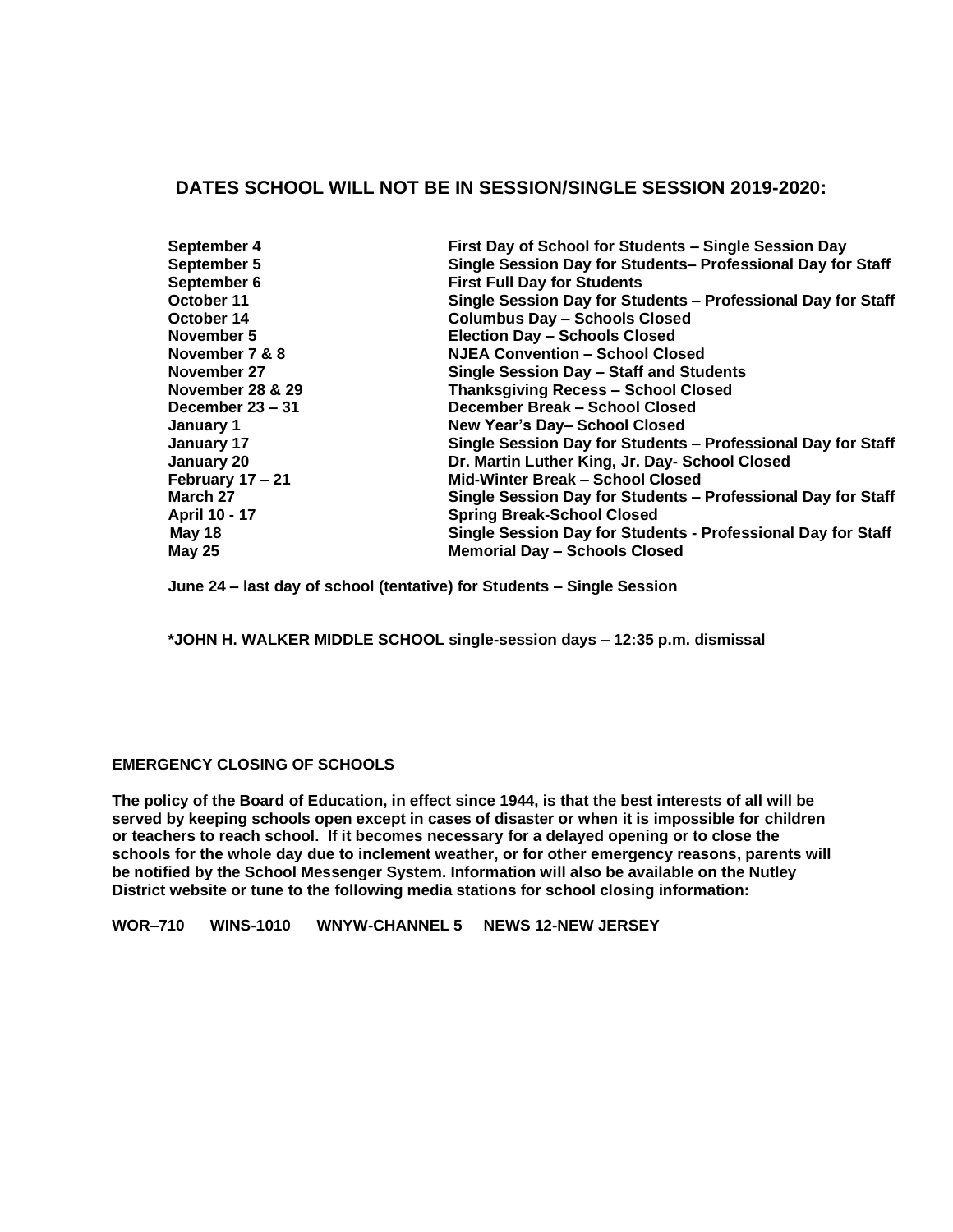### **DELAYED OPENING**

**After consultation with the Office of Emergency Management in Nutley and the Supervisor of Buildings and Grounds, the Superintendent will make the decision to either close school or implement a delayed opening. This decision will be made no later than 6:00 a.m. The School Messenger System, the Nutley School District website and TV procedures will be placed in effect advising parents of school delayed openings.**

| 1 hr. 15 min. delay       | <b>Normal</b>   | 90 Minute Delay |
|---------------------------|-----------------|-----------------|
| <b>Professional Staff</b> | <b>Entrance</b> | <b>Students</b> |
|                           |                 |                 |

| <b>High School</b>       | 9:15a.m. | 8:05a.m. | 9:35a.m.   |
|--------------------------|----------|----------|------------|
| <b>JHW Middle School</b> | 9:30a.m. | 8:10a.m. | 9:40a.m.   |
| Elementary*              | 9:45a.m. | 8:30a.m. | 10:00 a.m. |

**\* There will be no extended day MORNING program on days where there is a delayed opening.**

### **ENTERING AND LEAVING THE SCHOOL**

**Prior to the entry bell, eighth grade students are to wait in front of the building and will enter through the main entrance. Seventh grade students will wait in the back of the building outside of the gymnasium entrance and will enter from that point. In the event of inclement weather, students will be allowed to wait in the lobby of their specific entrance point. Students who are late or who are dismissed early may use the main entrance. Students may enter early for extra help if arrangements have been made with a teacher. Once arriving for extra help, that student is to remain in that class until 8:10 a.m. Cutting of classes or leaving the building at any time without permission will be grounds for disciplinary action.** 

### **GRADING**

**The grading system is as follows:**

|  | A - 94-100 C+ - 77-79 |           |              | $\mathbf{F}$ . The set of $\mathbf{F}$ | <b>Below 60</b>        |
|--|-----------------------|-----------|--------------|----------------------------------------|------------------------|
|  | A- - 90-93            | C - 73-76 |              |                                        | I - Incomplete or held |
|  | B+ - 87-89            |           | $C- - 70-72$ |                                        | P - Pass               |
|  | B - 83-86             |           | $D+ - 67-69$ |                                        | X - Excused            |
|  | $B- - 80-82$          |           | D - 60-66    |                                        |                        |

#### **HONOR ROLL**

**To qualify for the honor roll, a student must earn no less than a B- in all courses in a given marking period.**

#### **HIGH HONORS**

**To qualify for high honors, a student must earn no less than an A- in all courses in a given marking period.**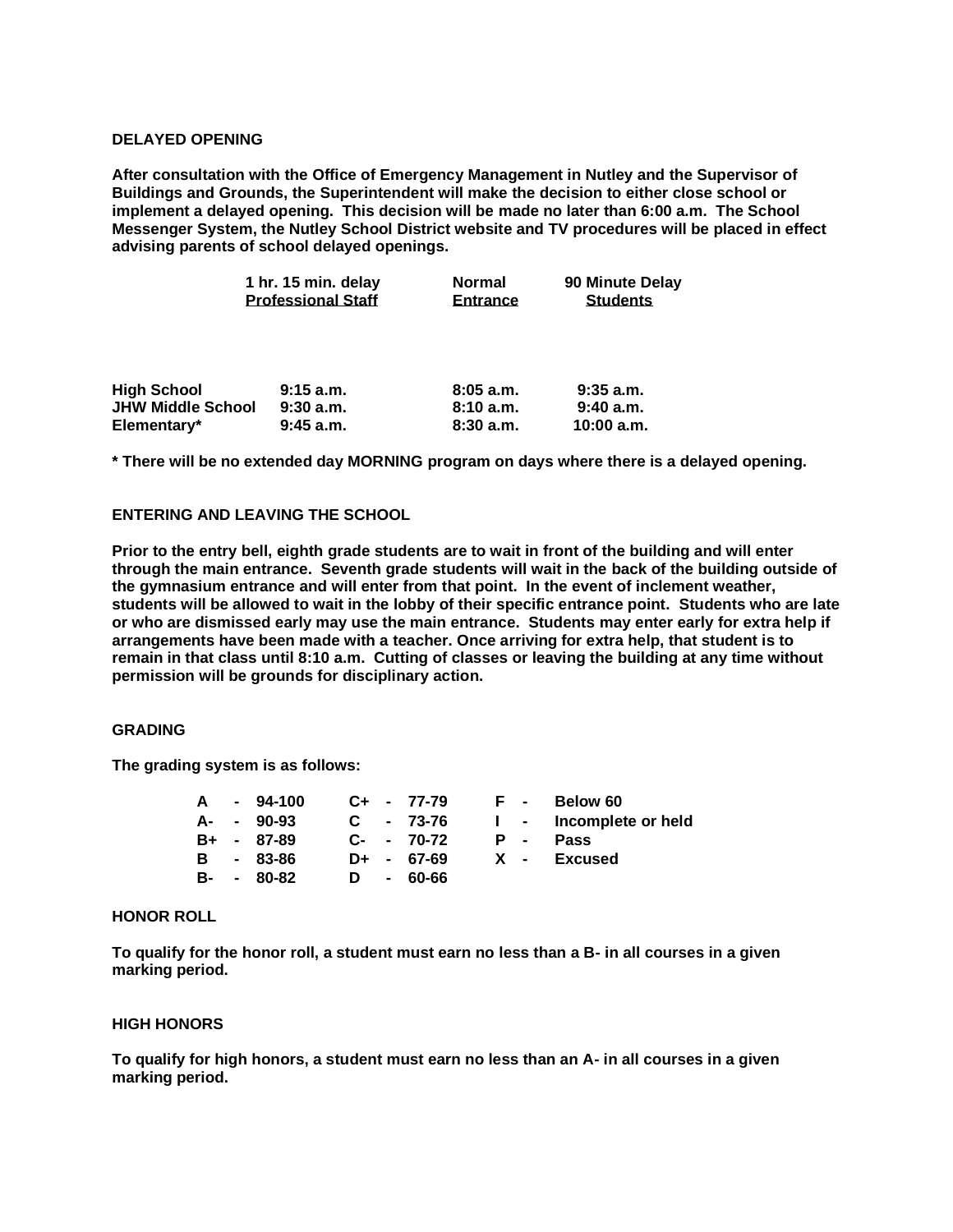### **PRESIDENTIAL ACADEMIC AWARD**

**The President's Education Awards Program was developed to help principals recognize and honor those students who have achieved high academic goals by their hard work and dedication to learning. This award is given to both seventh and eighth grade students for achieving high honors in their academic subjects during the year.**

### **PROMOTION POLICY**

**To be promoted from grade 7 to 8, or from 8 to 9, students must pass four required academic subjects (English, social studies, mathematics, and science). Students who fail one or two of these subjects during the school year will have the opportunity to attend summer school. If he/she attends an approved summer school program, fulfills all summer school requirements, and successfully completes the failed subject(s), the student will be placed in the subsequent grade. In the event the above requirements are not met, he/she will be retained in that grade for the next school year.**

**Students who fail more than two of the above subjects during the regular school year will not have the opportunity to attend summer school. In addition, an 8th grade student who fails one or more subjects will not be permitted to participate in promotion exercises.**

### **HOMEWORK**

**Students are expected to supplement their classroom studies with homework. These assignments are intended to stimulate the intellectual development of each student, reinforce skills, and broaden desirable habits of responsibility. The type and length of assignments vary according to the lesson being taught and student need. Homework is not always of a written nature but may involve reading and research. The amount of time a student devotes to homework depends on his/her individual schedule, ability, and work habits.**

#### **HELP CLASSES**

**Teachers are available before and after school to assist students who have been absent or those who need additional help. Teachers may request that students report for help classes or students may ask to attend. Teachers will communicate a schedule of help classes to students. Scheduled help classes take precedence over all others.**

### **MAKE-UP WORK**

**Students who are absent from school are expected to make up work they have missed. When the absence is less than three days, class assignments should be obtained from classmates. When the absence is for three days or more, the guidance department will gather assignments if parents request it by calling prior to 10 a.m. Assignments requested later than 10 a.m. are to be picked up the day following the request. Teachers will allow a reasonable amount of time for make-up work to be completed following an absence. Any changes regarding make up of a class assignment due to absence is at the discretion of the principal pending individual review.**

**For homework assignments – Work must be turned in no later than one additional day for each day a student is absent (i.e., if a student is absent for three days, then make-up work is due no later than the third day after the student returns.)**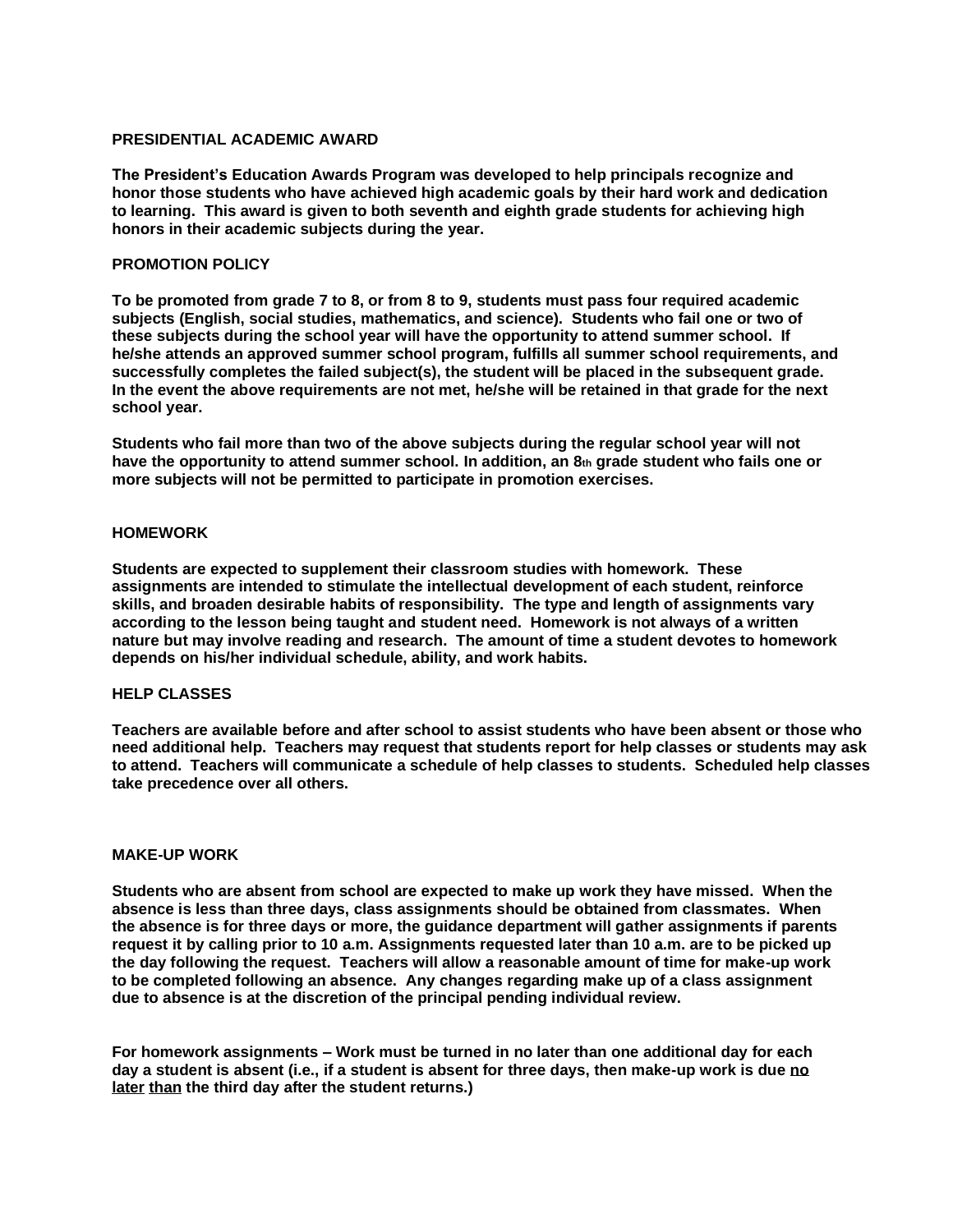**For tests and quizzes – The test or quiz must be made up no later than the next help class provided by the teacher.**

**In cases of extenuating circumstances, teachers may use their discretion.**

### **SCHOOLOGY**

**Schoology is a software program used to create digital classroom websites for students across content areas. It provides educators with an online platform for communicating with parents and students, collaborating, organizing and distributing course materials, collecting and grading assignments, designing assessments, tracking student performance, and more. Teachers will give specific instructions to students in regard to the use of Schoology in their specific classrooms.** 

### **PHYSICAL EDUCATION**

**State law requires that all students take physical education unless a medical excuse, signed by a physician, is presented to the school nurse.** 

**Short-term excuses from gym due to illness (one to three days in a marking period) may be arranged with the physical education teacher unless these requests become frequent. Requests for any gym excuse of a longer duration must be accompanied by a medical excuse signed by a physician, and processed through the school nurse.**

**All students are expected to wear gym shorts, athletic shirts, and sneakers. Sweat suits are optional.**

#### **SCHOOL COUNSELORS**

**There are two school counselors at John H. Walker Middle School. Each one is assigned to a grade level and remains with the same students in both seventh and eighth grades. School counselors are provided to aid students in adjusting to the middle school. Counselors are concerned with social adjustments as well as academic progress.**

**Counselors meet with individuals as well as groups to provide students with the means to reach their full academic potential. Additionally, counselors work to ensure supporting the whole student by administering programs such as advisory, I&RS, and school climate/anti-bullying initiatives.** 

### **STUDENT ASSISTANCE COORDINATOR**

**The goal of the Student Assistance Coordinator (SAC) is to assist all students to utilize their educational opportunities to the fullest by eliminating, to the extent possible, those problems that prevent or interfere with student learning. The SAC position requires one to hold a State of New Jersey certification as a Substance Awareness Coordinator.**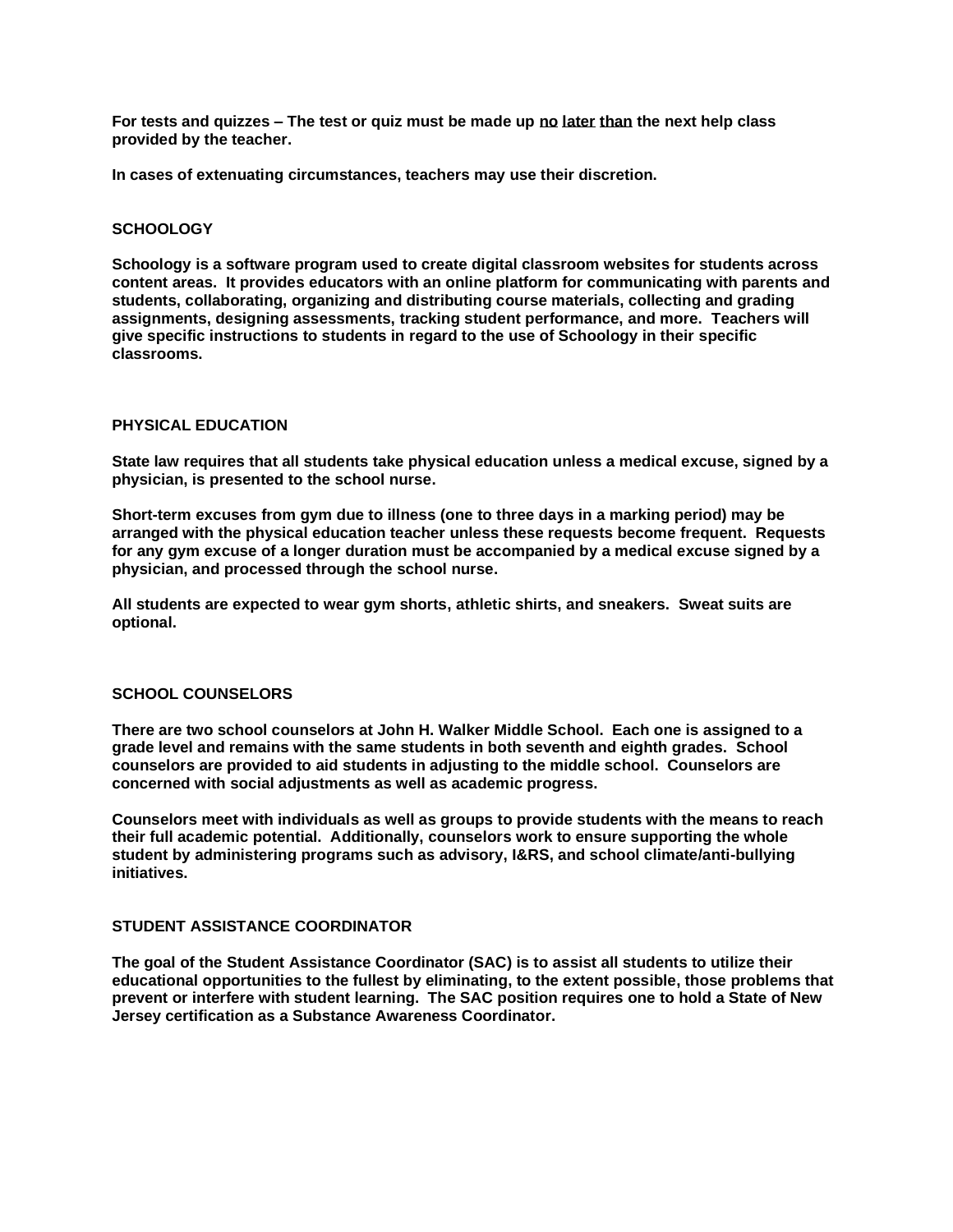### **INTERVENTION AND REFERRAL SERVICE TEAM**

**The school's program of I&RS is an ancillary student support service for helping staff and parents address the complete spectrum of student learning and behavior problems. It is not intended to supersede traditional methods or resources for helping students to function effectively in the general education program.**

**The I&RS Committee consists of faculty members who collaborate to provide pre-referral intervention services to those general education students who are demonstrating difficulty in adjusting to the social and academic demands of the school setting.**

### **FLEX**

**The Flex Program is designed to provide support for students with current 504, IEP, and/or I&RS plans who are experiencing academic difficulties. Students in this program will be placed in a positive and supportive study environment with certified staff members who can assist them with work completion, study skills, and organization.** 

**Flex will run four days a week and students will be assigned to a specific number of days based on need. The goal of this program is to assist students in making positive academic strides, while also imparting upon them the skills needed for continued success.** 

### **EXTRA-CURRICULAR ACTIVITIES**

**Extra-curricular activities include clubs, and school activities not considered a regular part of the school day. They are available to all students. The purpose of extra-curricular activities is to give students an opportunity to grow and develop interests in special activities. They also aid students in getting acquainted with classmates and developing friendships. Usually, teachers will initiate a club activity. However, if enough students express an interest in forming a club, efforts will be made to find a teacher/sponsor. For a full list of clubs offered, please visit the JHWMS website through [www.nutleyschools.org.](http://www.nutleyschools.org/)**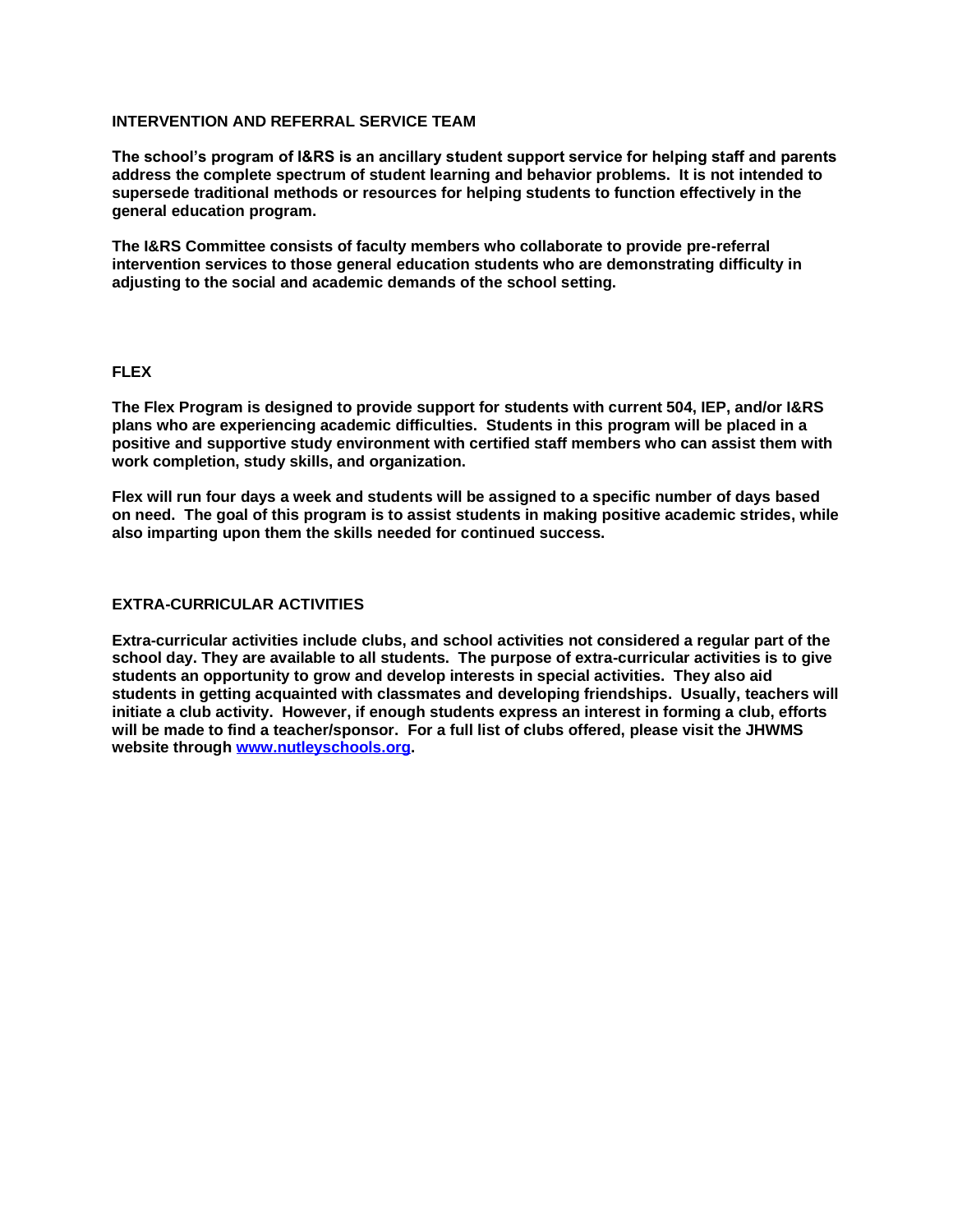### **RULES AND PROCEDURES**

### **JOHN H. WALKER MIDDLE SCHOOL PLEDGE**

**The following is a pledge developed by John H. Walker Middle School students:**

- **1. I will treat others as I would like them to treat me. This requires that I must respect my teachers and fellow students, cooperate with them and handle my responsibilities seriously and honorably.**
- **2. I will respect school property and the property of others without constant reminder. I will avoid defacing lockers, walls, restrooms and desks. I will make neatness and cleanliness of the school building one of my individual responsibilities.**
- **3. I will encourage courtesy and honesty. I will develop character and maturity through acceptance of responsibility and self-control. I will make every effort to be prompt, dependable and trustworthy.**
- **4. I will do the best of which I am capable to bring credit to myself, my home, my school, and my community.**
- **5. I will personally help to maintain law and order in my school and community. I will know of all school regulations and abide by them with full understanding.**
- **6. I will approach problems in a constructive manner as a responsible young adult.**
- **7. I will accept correction as well as constructive criticism with a strong desire to improve mistakes.**
- **8. I will recognize and respect the many different races, religions, sexual orientations, nationalities, and cultures of my fellow classmates and try to cooperate and learn together in harmony throughout the school year.**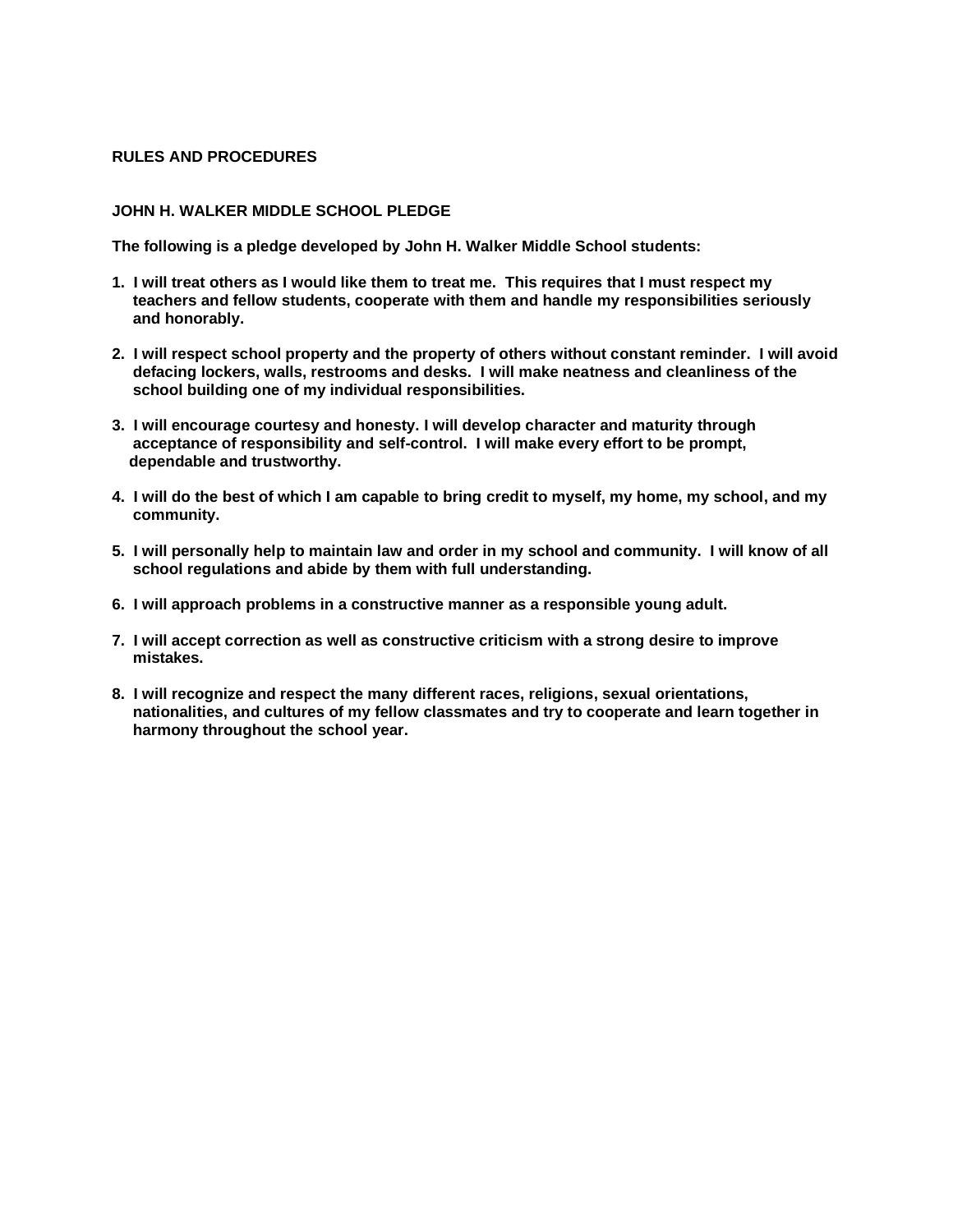### **CONDUCT**

**It is important that all students follow established standards of conduct to ensure a welldisciplined atmosphere conducive to learning. Students are expected to treat themselves and others with respect. Students expectations:**

- **Show pride in their school by refraining from gum chewing, littering, or any acts of vandalism.**
- **Respect their classmates by keeping their hands to themselves and avoiding any action that could cause potential harm to others at school, at school-sponsored/extra-curricular events, and to/from school.**
- **Respect the health and safety of themselves and others by abstaining from harmful practices such as alcohol/drug use, vaping, and smoking. Any such related item is prohibited on school grounds.**
- **Walk in halls and stairwells to ensure a safe and orderly school environment.**
- **Contribute to a safe school by never bringing weapons (or facsimile thereof e.g. toy guns), lighters, matches, fireworks, or any other potentially harmful object to school.**
- **Use appropriate language at all times.**
- **Treat property that belongs to themselves and others with respect by refraining from actions such as stealing and gambling.**
- **Respect the learning environment by leaving all toys, fidget spinners, etc. at home.**
- **Engage in school-appropriate interactions at all times and refrain from displays of affection such as hugging, kissing, etc.**
- **Respect the safety of themselves and classmates by refraining from playing ball around the school building before and after school hours.**
- **Turn off and store all mobile phones, smart watches, tablets, gaming devices, e-readers, cameras, music players, in their locker at the start of each day. Students should only engage in electronic communication when instructed by a teacher for educational purposes. \*Unless there is a change to district policy.**
- **Contribute to a tolerant and accepting environment by treating classmates with respect and avoiding any behaviors that harass, intimidate, or bully.**
- **Enter and exit the school at appropriate times and locations.**
- **Use all school technology appropriately and for educational purposes.**
- **Remember to wear student ID daily.**
- **Refrain from being a distraction to others in the learning environment by writing/drawing on themselves or others, wearing temporary tattoos, using temporary spray paint, etc.**

**Students whose conduct is not conducive to learning will be sent to the vice principal and will be dealt with it in a fair and consistent manner.** 

### **SCHOOL PROPERTY**

**The appearance of the school building and property reflects upon the entire school community, but particularly the students. Everyone likes to live and work in neat, clean surroundings. Students have a responsibility to assist in keeping the building neat and clean.**

**Waste paper should be placed in receptacles provided for that purpose. Doors, walls, floors, lockers, furniture, bulletin boards, or any other school property should not be marred in any manner. Any student caught defacing school property will be subject to disciplinary action. Any loss or damage must be paid for by the student.**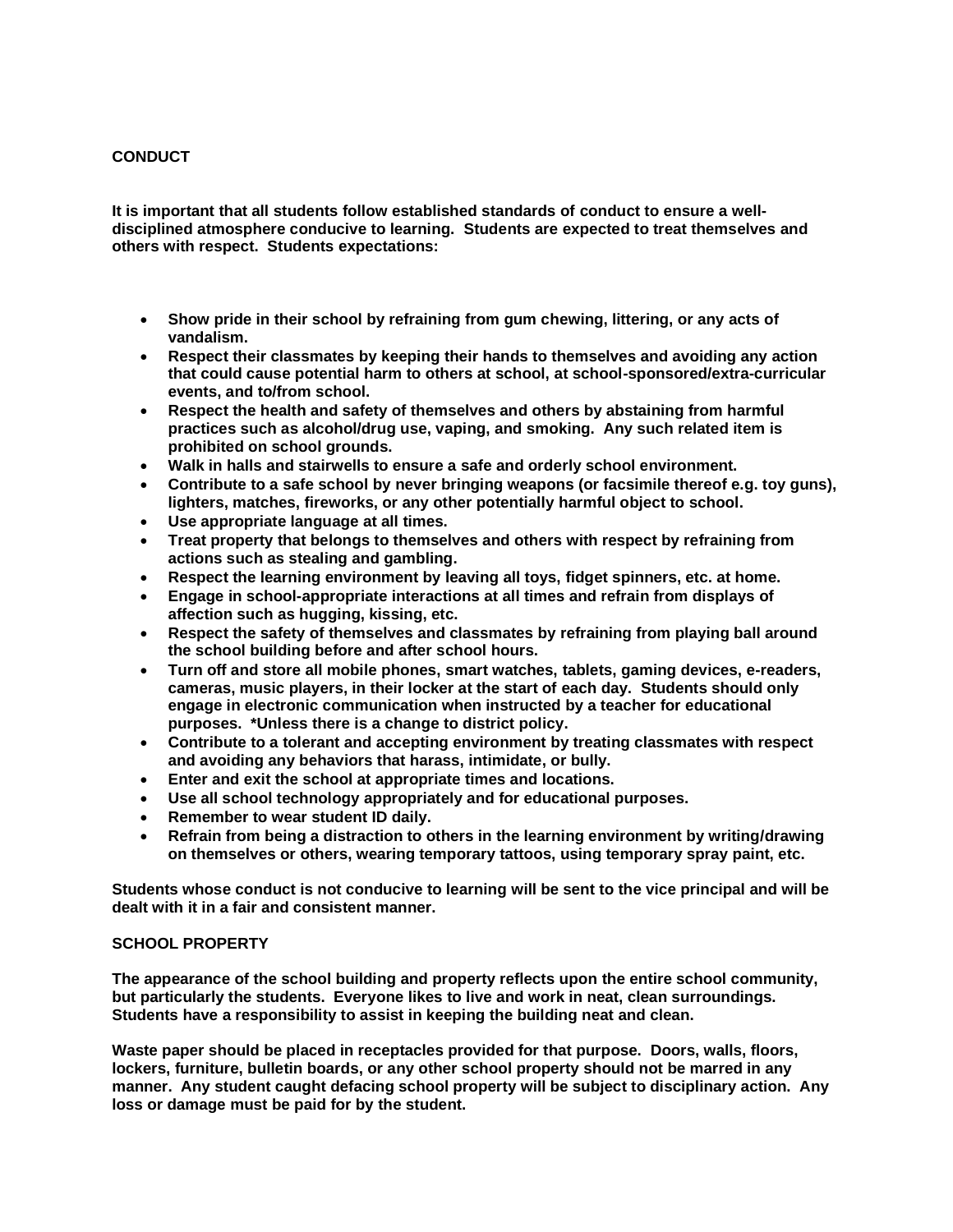### **ATTENDANCE**

**Daily attendance in school is required by law and is important to one's educational development. All absences are checked. Chronic absenteeism may result in failing grades and possible retention. Parents should call the school office as soon after 7:30 a.m. as possible on the day of an absence. If no call is made by the start of the school day, we will make an effort to call parents. If no contact is made, parents must send a written excuse on the day following the student absence.**

### **TARDINESS**

**Students may enter the building at 8:10 a.m. and are expected to be seated in first period at 8:16 a.m. Zero period students may enter the building at 7:20 a.m. and are expected to be seated in class at 7:24 a.m. All students are required to be on time. Students who enter after 8:16 a.m. must report to the main office for an entry pass. Repeated instances of unexcused tardiness will necessitate a parental conference or possible suspension. The maximum number of excused tardies is nine. Progressive discipline will be assigned after two or more unexcused tardies.**

**Students who are tardy to class will be given teacher detention for the first two tardies. On the third tardy the student will be referred to the vice-principal and progressive discipline will be assigned.** 

### **PROGRESSIVE DISCIPLINE**

**Warning Lunch Detention Vice Principal's Detention Central Detention Two Central Detentions In-School Suspension Saturday Detention Administrative Discretion**

**Administrative Discretion may be used at any point during Progressive Discipline.**

**Students who are tardy to class will be given teacher detention for the first two tardies. On the third tardy the student will be referred to the vice principal and progressive discipline will be assigned.** 

### **ELECTRONIC COMMUNICATION DEVICES**

**Unless authorized by a teacher for educational purposes, students are not permitted to use electronic communication devices including cellular phones, tablets, smart watches, etc. while school is in session. This applies to electronic communications on school issued devices such as computers and Chromebooks, as students are expected to use these learning tools appropriately and as directed by teachers.**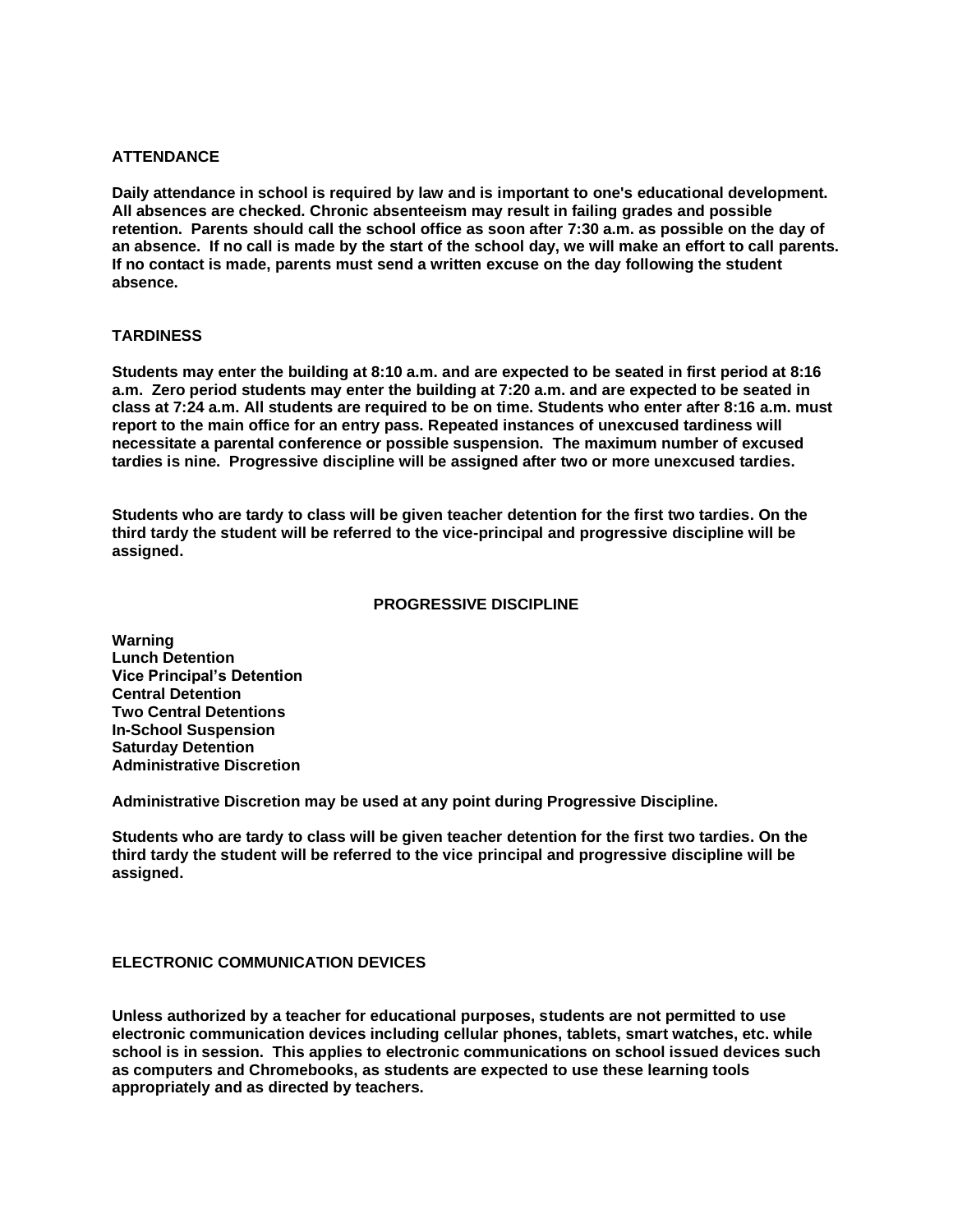**Cellular telephones and other electronic communication devices must be turned off and stored in lockers while the student is in the school building. Students involved in extra-curricular activities before or after school may utilize a cell phone on school premises for the purpose of notifying a parent/guardian provided they have been given permission to do so by the faculty advisor or coach in charge of the activity.**

**Cellular telephones and other electronic communication devices that are turned on in violation of the policy may be confiscated by the building Principal and the student will be subject to appropriate disciplinary action.**

**Within the school setting, all aspects of technology are to be used for educational purposes. Outside of the school setting, students using social media are expected to do so in a responsible manner. Social media posts are permanent and public. Inappropriate use, even outside of the school setting, could potentially violate the school code of conduct and/or HIB policy and could result in disciplinary consequences.** 

### **CENTRAL AND VICE PRINCIPAL'S DETENTION**

**Vice Principal's detention is held in a classroom Monday through Friday from 2:50 to 3:10 p.m.** 

**Central detention is held in a classroom Monday through Friday from 2:50 to 3:40 p.m.** 

**Students may be assigned to central detention and vice principal's detention for disciplinary reasons by the principal or vice-principal. Students who have been assigned detention are to stay in the building and report to detention as soon as the dismissal bell rings.** 

**While in detention, students are expected to be quiet and to do school work. No talking, gum chewing, or disturbances of any kind will be tolerated. Improper conduct in central detention, or failure to report as directed, are causes for further disciplinary action.**

**A Saturday detention will be assigned in certain situations. Students who are assigned Saturday detention will report to the John H. Walker Middle School at 8:00 a.m. and will remain until 11:00 a.m.** 

#### **SUSPENSION PROGRAM**

**Suspension is a very serious form of discipline. Generally, students are suspended for repeated and willful refusal to follow policies and procedures, or for serious violation of student conduct. During the period of suspension, students are not allowed to participate in any school-related activities, or to loiter or appear on school property.** 

**If students are assigned in-school suspension, they remain in a supervised assigned room and complete assignments sent to them by their subject teachers.**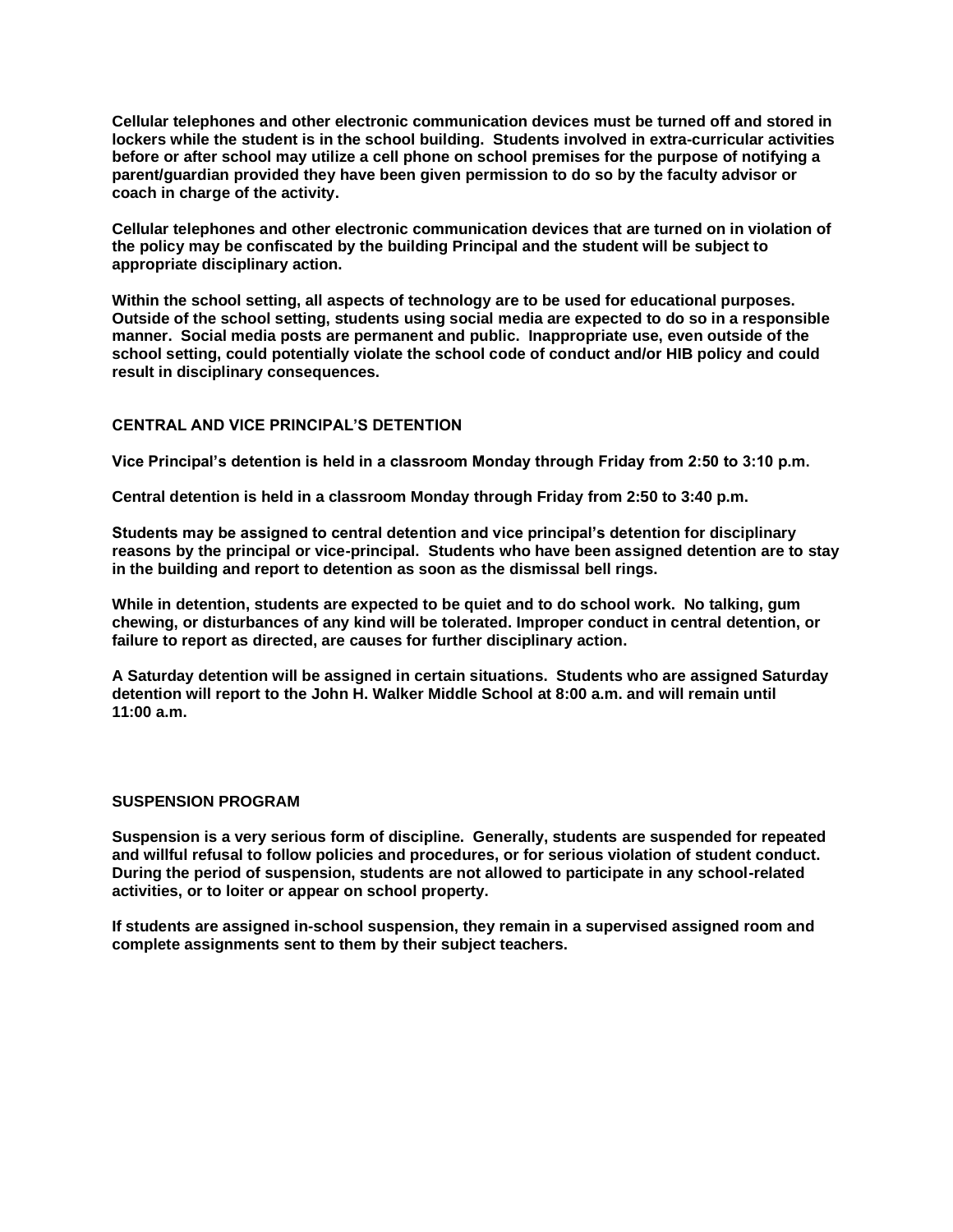### **CHROMEBOOK POLICY**

**The use of Chromebooks is a means of fostering student-centered learning, embracing 21st century skills, and increasing student collaboration and creativity. JHWMS students will have the use of a personal Chromebook throughout the school year. Chromebook use is a privilege and students are expected to utilize these tools appropriately and solely for educational purposes.** 

**As Chromebooks are a necessary learning tool on a daily basis, the following procedures will be implemented at John H. Walker Middle School:**

- **Each student is required to purchase insurance for their Chromebooks prior to the start of each school year. The current cost is \$30 per student.**
- **Students and parents must sign the Device Acceptance/Technology Acceptable Use Agreement annually prior to receipt of Chromebooks.**
- **Chromebook are required for daily class participation. These devices are required for daily class participation. Chromebooks must be brought to school fully charged on a daily basis. Students who forget to bring or charge Chromebooks will be responsible for completing any missed work assigned on the device.**
- **Students are responsible for notifying a teacher or other school official when issues arise with Chromebooks, including damage to the device, etc.**
- **Chromebooks must be transported to and from school in district-issued carrying cases. This will help to ensure proper care for the devices.**
- **All Chromebooks are engraved with a Nutley Public Schools logo. Asset tags are also attached to each Chromebook. Asset tags and logos may not be modified or tampered with in any way. Students may not apply decorations, such as stickers, or make any drawings or markings on Chromebooks.**
- **Chromebooks must be treated with proper care. This includes, but is not limited to: keeping Chromebooks away from food/drink, never lifting devices by the screen, and never leaving devices in unlocked, unsupervised, or non-temperature controlled areas (such as in a vehicle).**
- **Screens are only to be cleaned with soft, dry anti-static or micro-fiber cloth. Screens cannot be cleaned with glass cleaner or any other type of liquid.**
- **Chromebooks are the property of the Nutley Public Schools and can be inspected at any time and without notice.**
- **Misuse of equipment may result in loss of Chromebook privileges and/or appropriate disciplinary action.**
- **For more information regarding the Chromebook Initiative, please visit the Nutley Public Schools website, specifically: https://www.nutleyschools.org/chromebook1to1**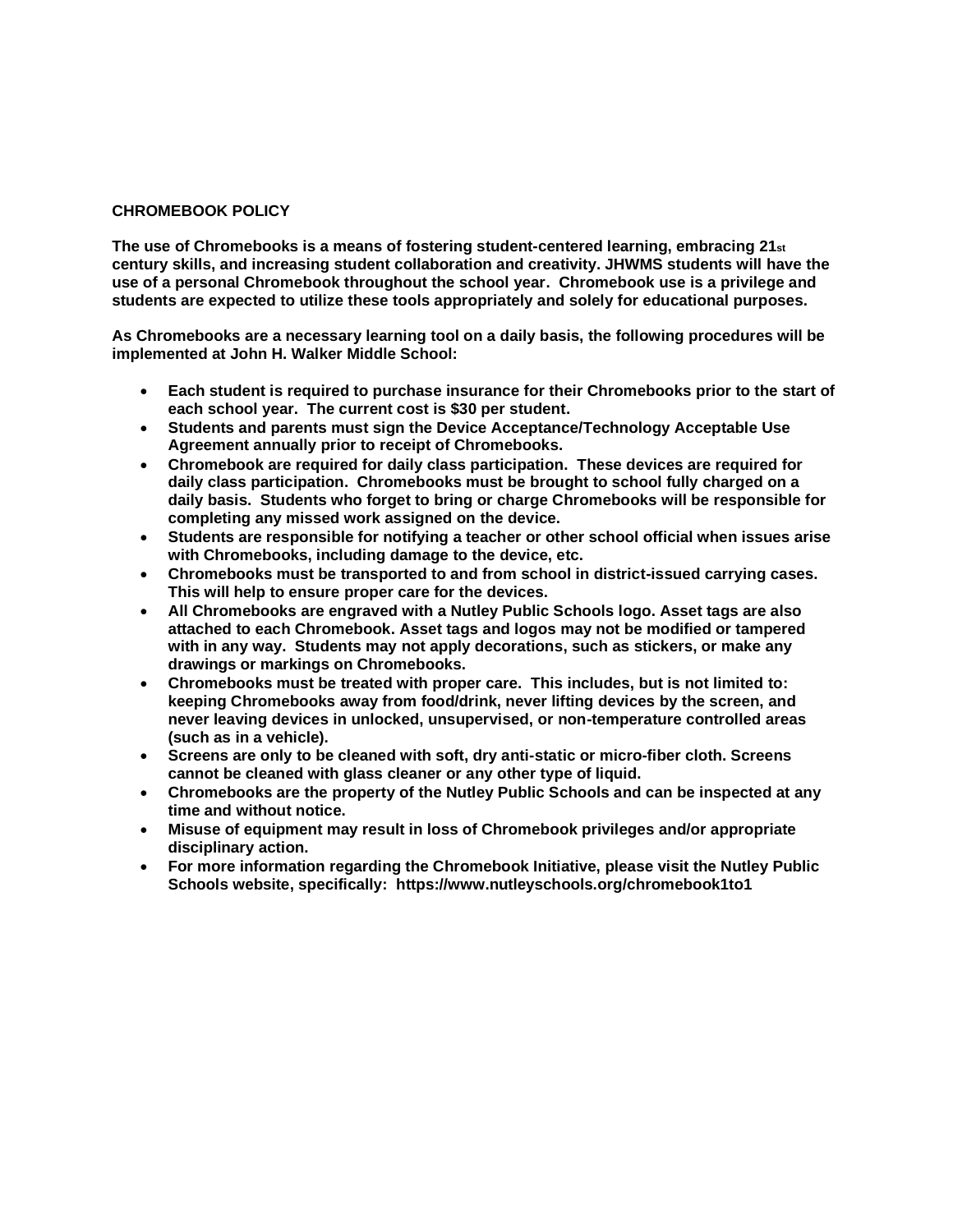### **STUDENT IDENTIFICATION CARDS**

**Students will be issued one Identification Card per year which must be worn for the entirety of each school day. IDs must be worn around students' necks and visible. If a student forgets his/her I.D. card, a temporary I.D. card will be issued. This temporary I.D. will be collected from the student at the end of the school day. Students with eighth period physical education must turn temporary I.D. cards into the office during the time between seventh and eighth periods. Students will have until 2:45 p.m. to locate any lost I.D. If not found, discipline will be assigned. There will be a \$10.00 replacement fee for both student and temporary I.D. cards that are lost or damaged. Students without I.D. cards will be disciplined as follows:** 

| <b>First Offense</b>                                                        | <b>Warning</b>                                  |
|-----------------------------------------------------------------------------|-------------------------------------------------|
| <b>Second Offense</b>                                                       | <b>Lunch Detention</b>                          |
| <b>Third Offense</b>                                                        | <b>Vice Principal's Detention</b>               |
| <b>Fourth Offense</b>                                                       | <b>Central Detention</b>                        |
| <b>Fifth Offense</b>                                                        | <b>2 Central Detentions</b>                     |
| <b>Sixth Offense</b>                                                        | <b>In-School Suspension</b>                     |
| <b>Seventh Offense</b>                                                      | <b>Saturday Detention</b>                       |
| <b>Any Defacing/Damage to</b><br>School Issued I.D. or Temporary I.D.       | <b>2 Central Detentions</b>                     |
| Not displaying I.D. Cards<br><b>Per Board of Education</b><br><b>Policy</b> | Discipline-<br><b>Administrative Discretion</b> |
| <b>Failure to Report Missing or</b><br><b>Forgotten I.D. Card</b>           | Discipline-<br><b>Administrative Discretion</b> |
| <b>Wearing Another Student's</b><br><b>I.D./Giving ID to classmate</b>      | Discipline-<br><b>Administrative Discretion</b> |
| <b>Wearing a Different Year's</b><br>I.D.                                   | Discipline-<br><b>Administrative Discretion</b> |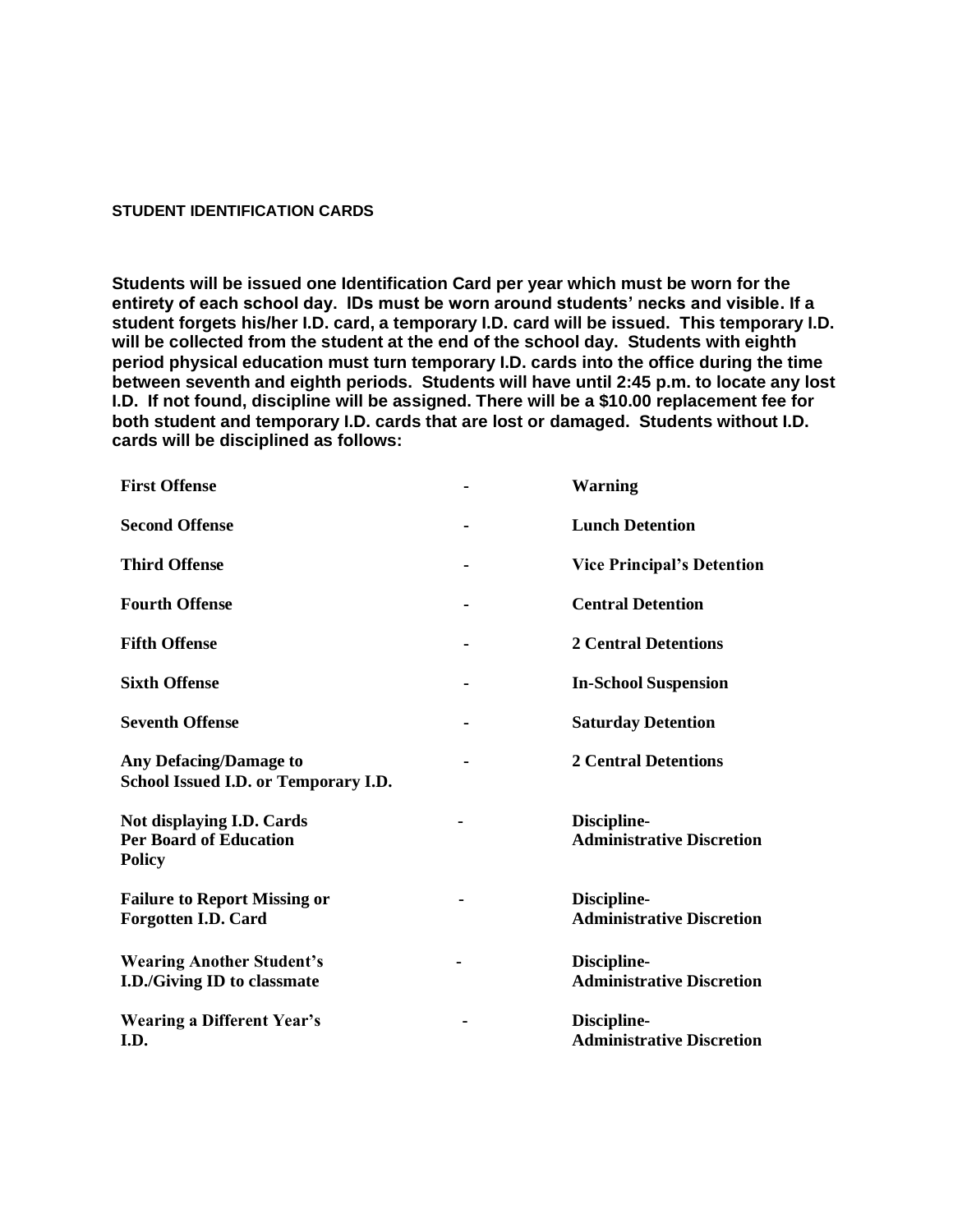### **STUDENT DRESS CODE**

**John H. Walker Middle School is a center of learning whose purpose is to provide educational opportunities for the youth of our town. The school is a community in which teachers and students can develop their talents and abilities in an atmosphere of mutual respect. Being neat, clean, and modest in dress are societal standards. However, there are certain standards of dress that should be followed while one is in an educational environment. Students should be encouraged to take pride in their appearance as well as to have respect for those around them. In order to maintain a proper atmosphere for learning, the following rules pertaining to dress are to be followed:**

• **Clothing should be clean, in good repair, and worn neatly.** 

• **Every consideration should be given to personal hygiene and appearance.** 

• **Safe footwear is to be worn by all students. Students may not go barefoot and are not allowed in stocking feet. No beach footwear or slippers will be allowed as acceptable footwear. Feet must not be able to slide out of footwear.** 

- **Sunglasses may not be worn in the building.**
- **Obscene, indecent, or suggestive graphics are not permitted. The same applies to messages favoring substance abuse, illegal activities, or other objectionable messages.**
- **Attire sold as sleepwear is unacceptable attire for an educational setting.**

• **Hats, headbands, do-rags, bandanas, wristbands, and chains must be removed while in the building.**

- **Gang wear will not be allowed as per New Jersey State Title 18A-11:3.**
- **Outerwear (such as jackets, vests, scarves, etc.) is not to be worn during the school day.**
- **Sleeveless shirts, tank tops, tube tops, see-through tops, and bare back or midriff tops are not permitted.**

• **Shorts may be worn during designated times of the year as determined by the administration if they conform to the following: a. Shorts must be appropriate and not distracting. b. No shorts designed as underwear are to be worn. c. Shorts are to be of an appropriate length. d. Shorts must be loose fitting (no spandex or skin-tight shorts). e. Cut-off sweats are unacceptable. f. Gym shorts are unacceptable.** 

• **Undergarments should not be visible.** 

**The building administration reserves the right to interpret what is appropriate dress or attire.**

### **HALL TRAFFIC**

**Students are to pass between rooms in an orderly manner, keeping to the right and talking in a normal conversational level. Students are to be considerate of others and should not gather in groups. Running and pushing are not permitted. Students are not allowed to use drinking fountains and restrooms while passing to and from class.**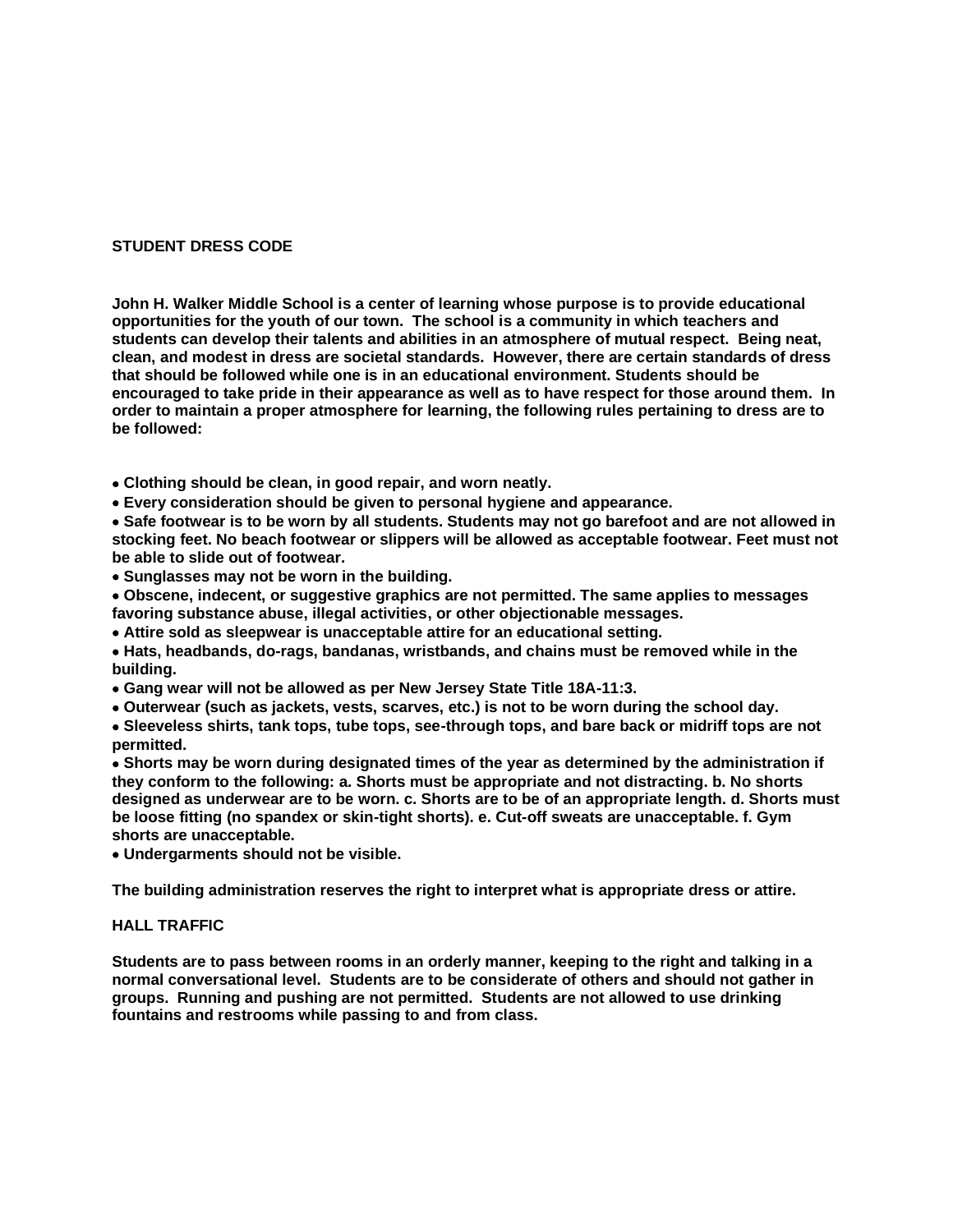### **ASSEMBLIES**

**When attending an assembly program, students are expected to conduct themselves properly by entering and leaving the auditorium in an orderly manner. Good assembly behavior on the part of each student is important in making an assembly a success. Appreciation should be expressed by applause. Whistling is not allowed. Individual conduct is a reflection on both the student and the school. Students who fail to act in an acceptable manner will lose the privilege of attending future assembly programs.**

### **EARLY DISMISSAL**

**Students who need to be dismissed during the school day must bring a written request from a parent or guardian. This request must be presented to the main office for processing before classes begin in the morning. Student should hold onto the note. When it is time to leave, the student must show the signed note to his/her teacher and report to the office before leaving and hand in their note. Parents are asked to come into the building if a written request was not sent in. Students are not to leave the school or any assigned period without permission of a teacher or administrator.** 

**Extra-curricular events - In order to participate and/or attend any school related functions, (i.e. clubs, field trips, dances, etc.) it is mandatory to be in attendance through and including 4th period. In the event of illness, a doctor's note will be required.**

### **FIRE, EVACUATION, SECURE IN PLACE PROCEDURES**

**Fire, emergency evacuation, and secure in place procedures are held periodically throughout the school year to prepare students and teachers for emergencies.**

**Each procedure should be considered real. Absolute silence is to be maintained during these drills in order to prevent confusion and to receive emergency instructions. Teachers will lead students out of the building following the directions that are posted in each room or in the hallways. All procedures should be followed as directed by the teacher.**

#### **CAFETERIA**

**All students must eat in the cafeteria. A hot or cold lunch may be purchased. Students may bring all or part of their lunch. Cookies, beverages, French fries, etc. are also on sale for those who do not wish to purchase a full lunch.**

**For efficient use of the cafeteria, the following regulations are to be followed:**

- **1. During the school day, students may buy food in the cafeteria only during their lunch period.**
- **2. Students who wish to buy food/drinks must get in the appropriate line. Eighth graders may proceed to lunch line upon entering the cafeteria. Seventh graders must wait to be called by lunch aides. Good manners and the respect for the rights of others require that students do not break into a line of students ahead of them.**
- **3. No food or drink may ever be taken out of the cafeteria.**
- **4. Seating is limited to 12 students at a table. Seating is first come, first serve. Students may**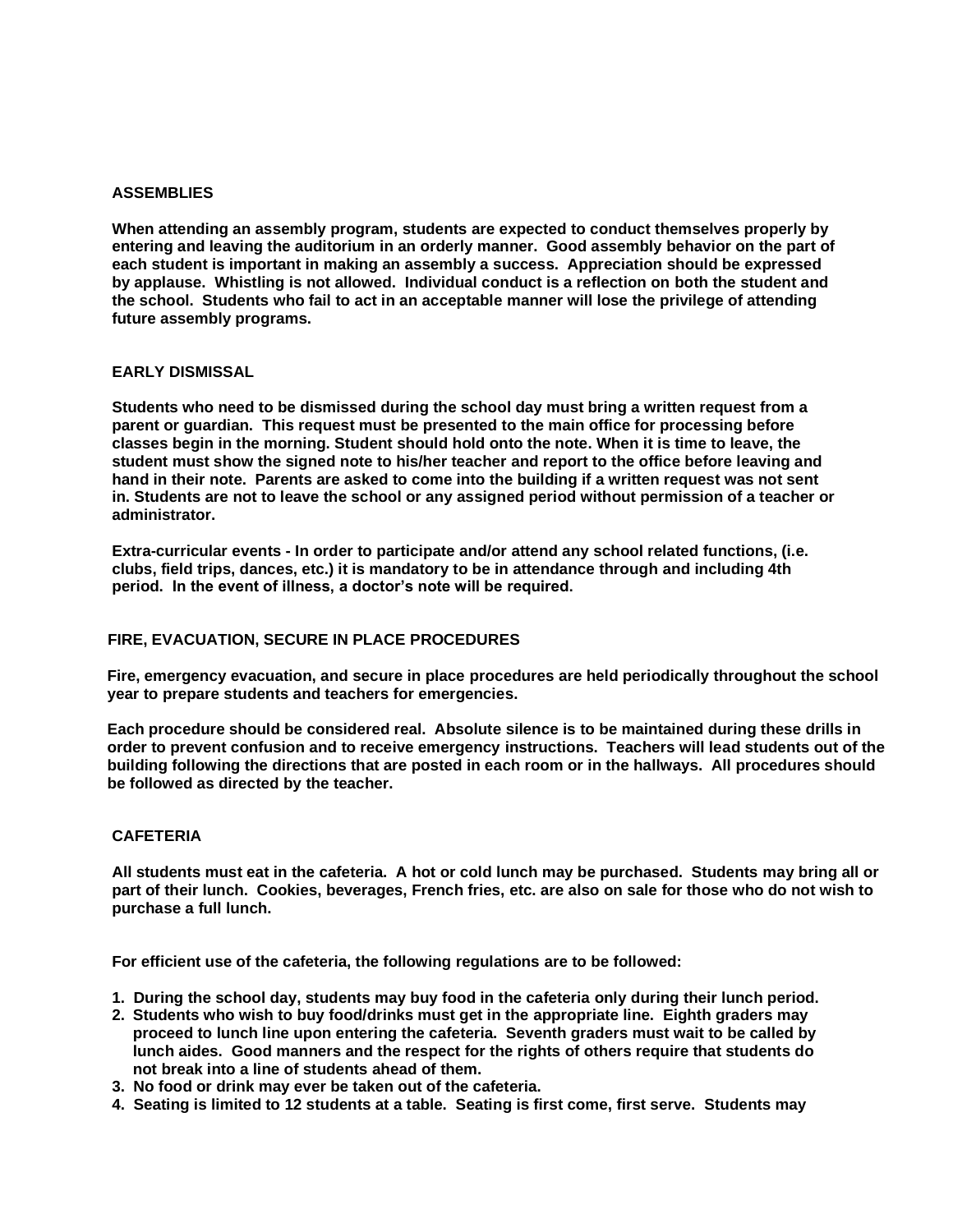**may choose any seat on their grade-level side, but must remain there for the period. Students may not wander around the cafeteria after they finish eating.** 

- **5. When students have finished eating, they are to take their trays, bags, and debris to the area provided. Tables and floor are to be left clean.**
- **6. Students must receive permission from a staff member prior to leaving the cafeteria. Students must sign out when leaving the cafeteria with their name and time and sign in when they have returned to the cafeteria. Two students per grade/gender will be permitted to leave the cafeteria at any given time.**
- **7. Students must have cash or money on their accounts to purchase food. Students without** money and in need of purchasing a meal must speak with the principal or vice principal.
- **8. Lunch study will be available on specified days throughout the week. This is an opportunity for students to complete school work in the media center under the supervision of the school librarian/media specialist.**
- **9. The use of Chromebooks is not permitted around food/drink. During lunch periods, students wishing to use Chromebooks for learning purposes may only do so when their area is free from food/drink, at a designated Chromebook location, or at lunch study. Students may use Chromebooks in the cafeteria when permission has been granted by lunch aides.**
- **10. Students will be lined up prior to the end of the lunch period. Eighth grade students will be dismissed first, followed by the seventh graders.**

### **LIBRARY/MEDIA CENTER**

**The library is available during the school day and until 3:00 p.m. for student and teacher use. At the beginning of each year, the librarian conducts orientation classes for all seventh graders to better acquaint them with the library. The library offers a wide variety of materials in all subject areas as well as for personal reading.** 

**Students may borrow library books. Books are due three weeks from the day they are checked out. Students are held responsible for overdue, lost or otherwise damaged books. If a student returns a book late, there is a \$.10 per day fine. Students will receive overdue notices in their homerooms. If a student loses a book, he/she is responsible for paying for that item (\$5.00 - \$7.00 for paperbacks and \$10.00 to \$15.00 for hard covers).** 

**Cooperation is necessary to make the library a pleasant place to work. Appropriate behavior is essential to proper study.**

### **LOCKERS**

**Each student is assigned a hall locker and is responsible for its upkeep. Students are to use the locker assigned to them. Lockers, as well as locker combinations, are not to be shared with anyone. Valuables or non-school materials are not to be kept in lockers. Students may use lockers during the passing of classes. Backpacks are to be left in the lockers prior to first period and are to be retrieved at dismissal time. Skateboards, scooters, and other items too large to be stored in lockers are not allowed in school. A gym lock will be issued at the beginning of the school year. If it is not returned at the end of the year, a \$5.00 fine will be imposed. Lockers (hall and gym) are to be kept locked so that items in the locker can remain secure.** 

**A Student Right To Privacy Policy is included in this handbook.**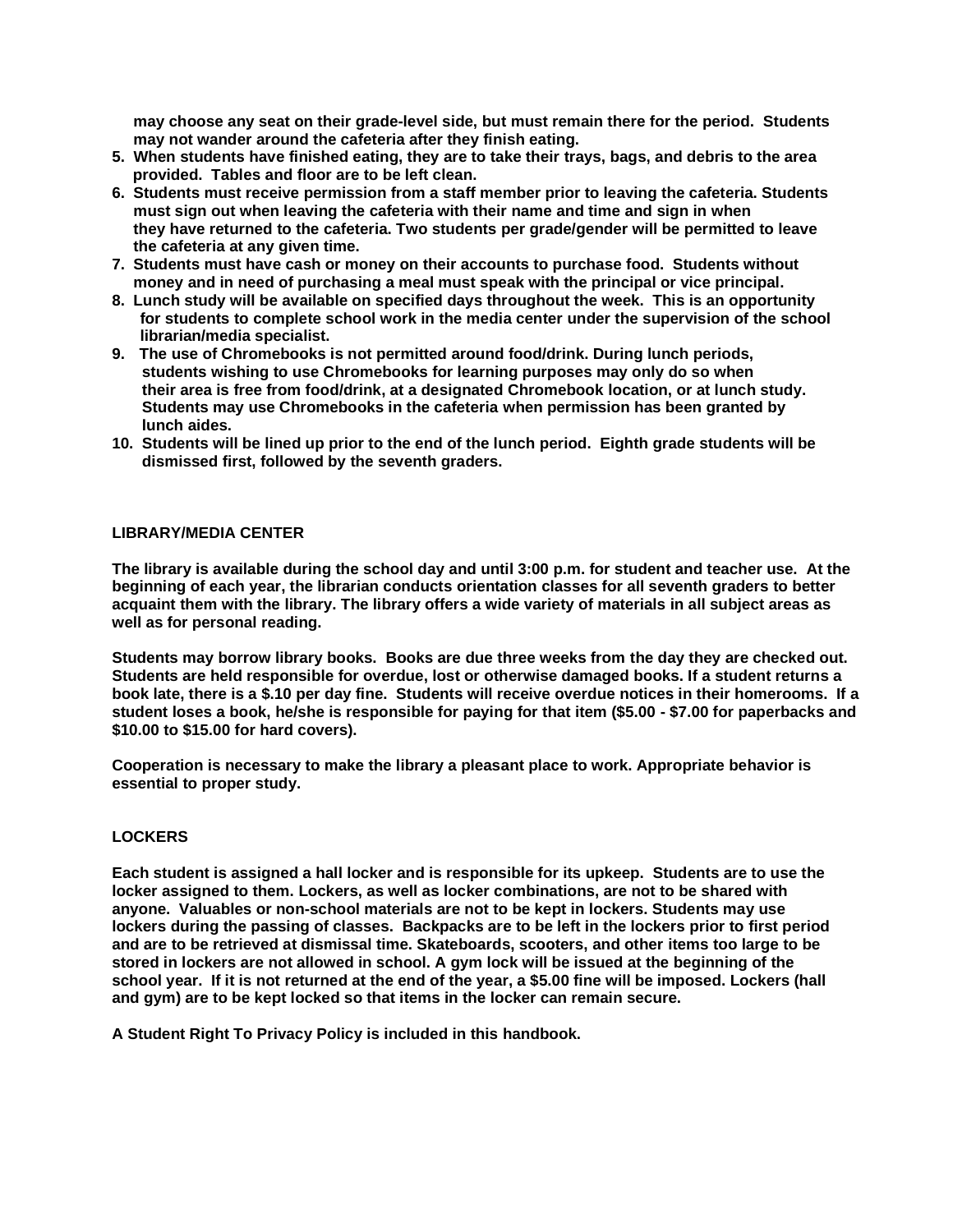### **TEXTBOOKS**

**Students are responsible for all textbooks and other school property issued to them. When books are issued, teachers will record book numbers and condition. Until books are returned, students are responsible for them. If books are lost or damaged, a charge will be imposed. All fines must be paid in full prior to the conclusion of the school year. Report cards and certificates will be held until the fines are paid.**

**To prevent excessive wear, textbooks should be covered.**

#### **FIELD TRIPS**

**Students who participate on a field trip are to see curriculum area teachers for work that will be missed. Students are responsible for all missed works. As field trips are a privilege, students will not be able to participate if they are failing one or more courses or if determined ineligible by administration based on student behavioral concerns. Refunds of field trip costs may not be available if a student is determined ineligible to attend. Off school grounds, students are held to the same behavioral standards as they would within the school. Any inappropriate behavior on trips will be handled as per school policy.** 

#### **TELEPHONE**

**While the office telephones are for business use, students are permitted to use them in an emergency, and incoming messages to students will be relayed in an emergency.** 

**Students wishing to use the office phone during the school day must first receive permission from teachers, administrators, or other authorized personnel.** 

**Cell phones must be turned off and kept from view. Their use is not permitted during the course of the school day.** 

#### **LOST AND FOUND**

**Lost articles such as books, money, jewelry, eyeglasses, or other valuables should be turned in to the main office. These articles will be kept for a reasonable amount of time until the rightful owner can be found.**

### **SCHOOL INSURANCE**

**School insurance is available to all students. Both school-time insurance and 24-hour, 12-month coverage is available. Information explaining insurance costs and coverage will be distributed to all students at the beginning of the school year.**

**HEALTH SERVICES**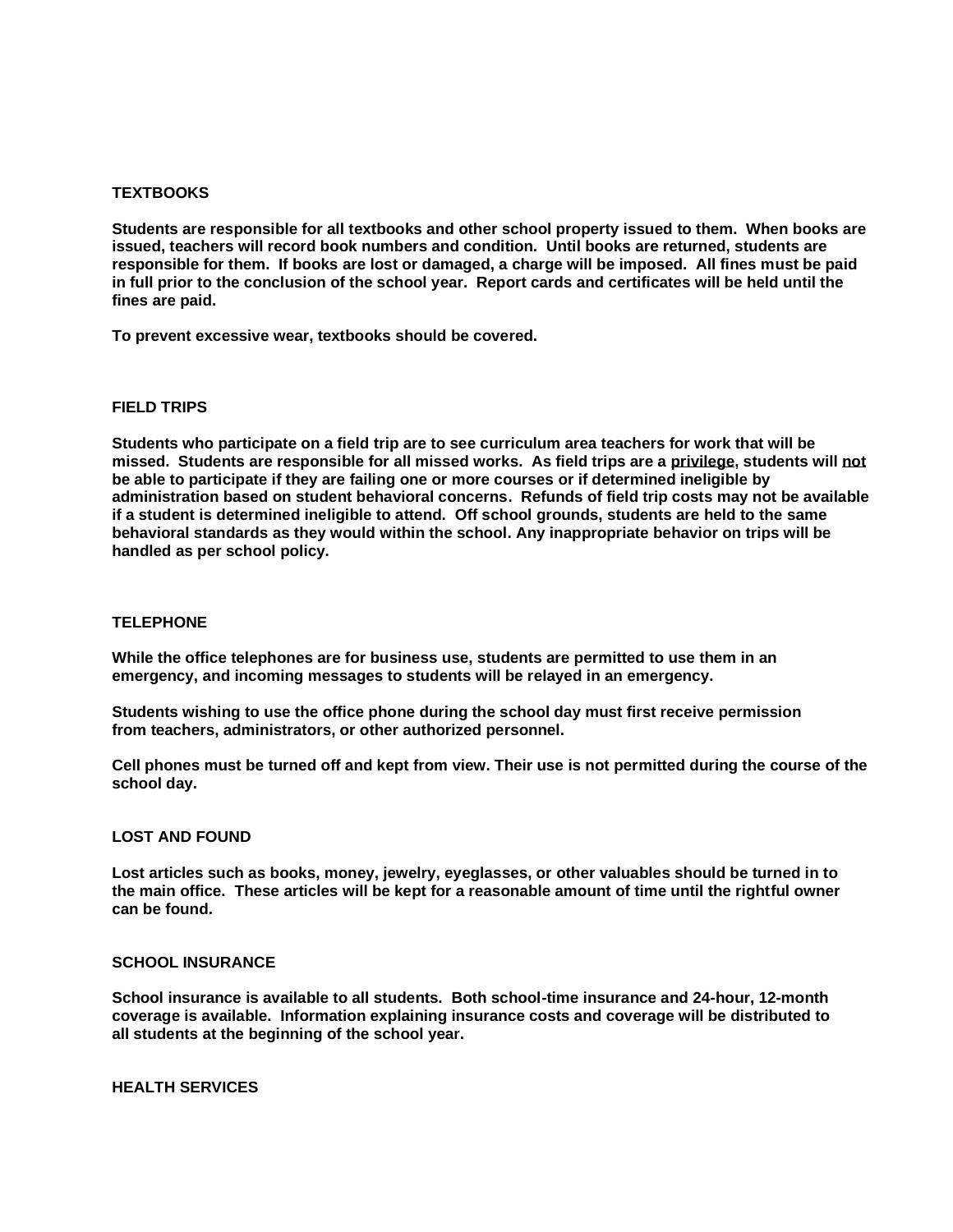**The main responsibility of the school nurse is to aid students who need medical attention in case of accident or illness. Students who become ill during the school day must report to their class teacher and obtain permission to visit the nurse. Except for an emergency, students without permission will not be seen by the nurse. If the nurse is not in her office, the student is to report to the main office.**

**If it becomes necessary to send a student home, a parent or guardian will be contacted. No student is to leave the building without permission. Students must wait in the office for parental pickup (parents are asked to come into the building to pick up their child). If it is necessary for a student to take medication during school hours, school district policy requires that the school nurse be given a written note from a physician. At no time is a student to take medication in school on her/his own.**

### **ELEVATOR USAGE**

**A student with a pertinent medical issue may use the elevator after the nurse has issued an elevator pass signed by the principal.**

### **\*HARASSMENT, INTIMIDATION AND BULLYING POLICY GUIDE**

**The Board of Education prohibits acts of harassment, intimidation, or bullying of a student. The Nutley Public School District Board of Education also prohibits active or passive support of any of these prohibited acts. A safe and civil environment in school is necessary for students to learn and achieve high academic standards. Harassment, intimidation, or bullying, like other disruptive or violent behaviors, is conduct that disrupts both a student's ability to learn and a school's ability to educate its students in a safe and disciplined environment. Since students learn by example, school administrators, faculty, staff and volunteers should be commended for demonstrating appropriate behavior, treating others with civility and respect, and refusing to tolerate harassment, intimidation, or bullying.**

### **HARASSMENT, INTIMIDATION, AND BULLYING DEFINITION**

**"Harassment, intimidation or bullying" means any gesture, any written, verbal or physical act, or any electronic communication, as defined in N.J.S.A. 18A:37-14, whether it be a single incident or a series of incidents that:**

- **5. Is reasonably perceived as being motivated by either any actual or perceived characteristic, such as race, color, religion, ancestry, national origin, gender, sexual orientation, gender identity and expression, or a mental, physical or sensory disability; or**
- **6. By any other distinguishing characteristic; and that**
- **7. Takes place on school property, at any school-sponsored function, on a school bus, or off school grounds, as provided for in N.J.S.A. 18A:37-15.3, that substantially disrupts or interferes with the orderly operation of the school or the rights of other students; and that**
- **8. A reasonable person should know, under the circumstances, that the act(s) will have the effect of physically or emotionally harming a student or damaging the student's property, or placing a student in reasonable fear of physical or emotional harm to his/her person or damage to his/her property; or**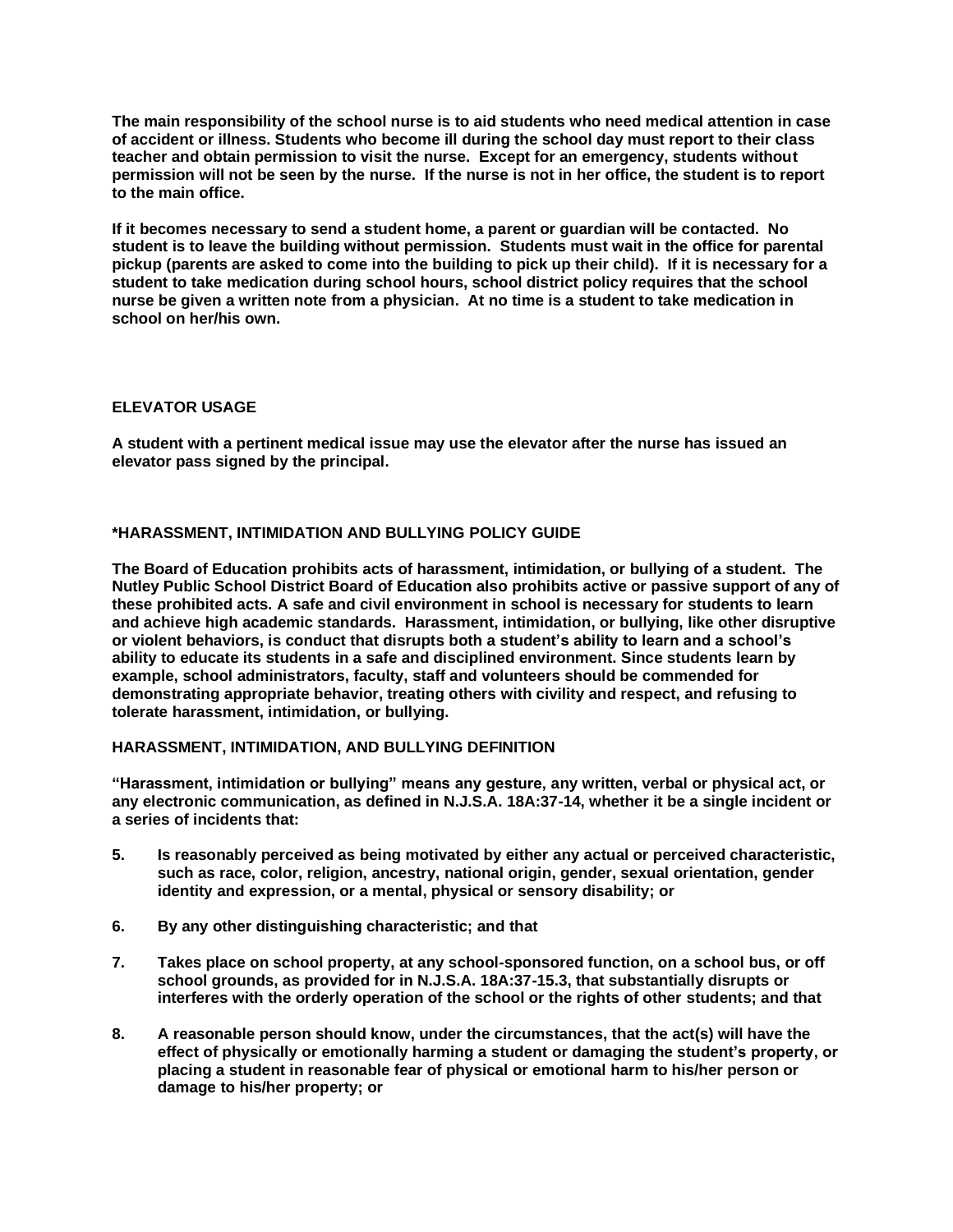- **5. Has the effect of insulting or demeaning any student or group of students; or**
- **6. Creates a hostile educational environment for the student by interfering with a student's education or by severely or pervasively causing physical or emotional harm to the student.**

**"Electronic communication" means a communication transmitted by means of an electronic device, including, but not limited to, a telephone, cellular phone, computer, or pager.**

### **STUDENT EXPECTATIONS**

**The Administration expects students to conduct themselves in keeping with their levels of development, maturity and demonstrated capabilities with proper regard for the rights and welfare of other students and school staff, the educational purpose underlying all school activities, and the care of school facilities and equipment consistent with the Code of Student Conduct.**

**The Walker Middle School prohibits active or passive support for acts of harassment, intimidation, or bullying. Students are encouraged to support other students who:**

- **1. Walk away from acts of harassment, intimidation, and bullying when they see them;**
- **2. Constructively attempt to stop acts of harassment, intimidation, or bullying;**
- **3. Provide support to students who have been subjected to harassment, intimidation, or bullying; and**
- **4. Report acts of harassment, intimidation, and bullying to the designated school staff member.**

**\*See District website for policy in its entirety.**

### **SEXUAL HARASSMENT**

**The Board of Education explicitly forbids any conduct or expression that may be construed as the sexual harassment of a student by an employee of the district or by another student. The sexual harassment of a student includes all unwelcome sexual advances or suggestions, requests for sexual favors, and verbal or physical contacts of a sexual nature whenever such conduct has the purpose or effect of intimidation or tends to create an intimidating, hostile, or offensive educational environment.**

**The Superintendent shall direct the instruction of all students of their right to be free of sexual harassment and innuendo and shall encourage students to report any incident of sexual harassment to any teaching staff member.**

**Any employee who receives such a report or who has independent cause to suspect that a student has been subjected to sexual harassment shall promptly notify the building principal, who shall immediately instigate an investigation of the matter and report his or her findings to the Superintendent. An act of sexual harassment that appears to constitute child abuse shall be immediately reported to the Division of Child Protection and Permanency (DCPP) for investigation by that agency.**

**An employee who engages in the sexual harassment of a student will be subject to stringent discipline and may be terminated.**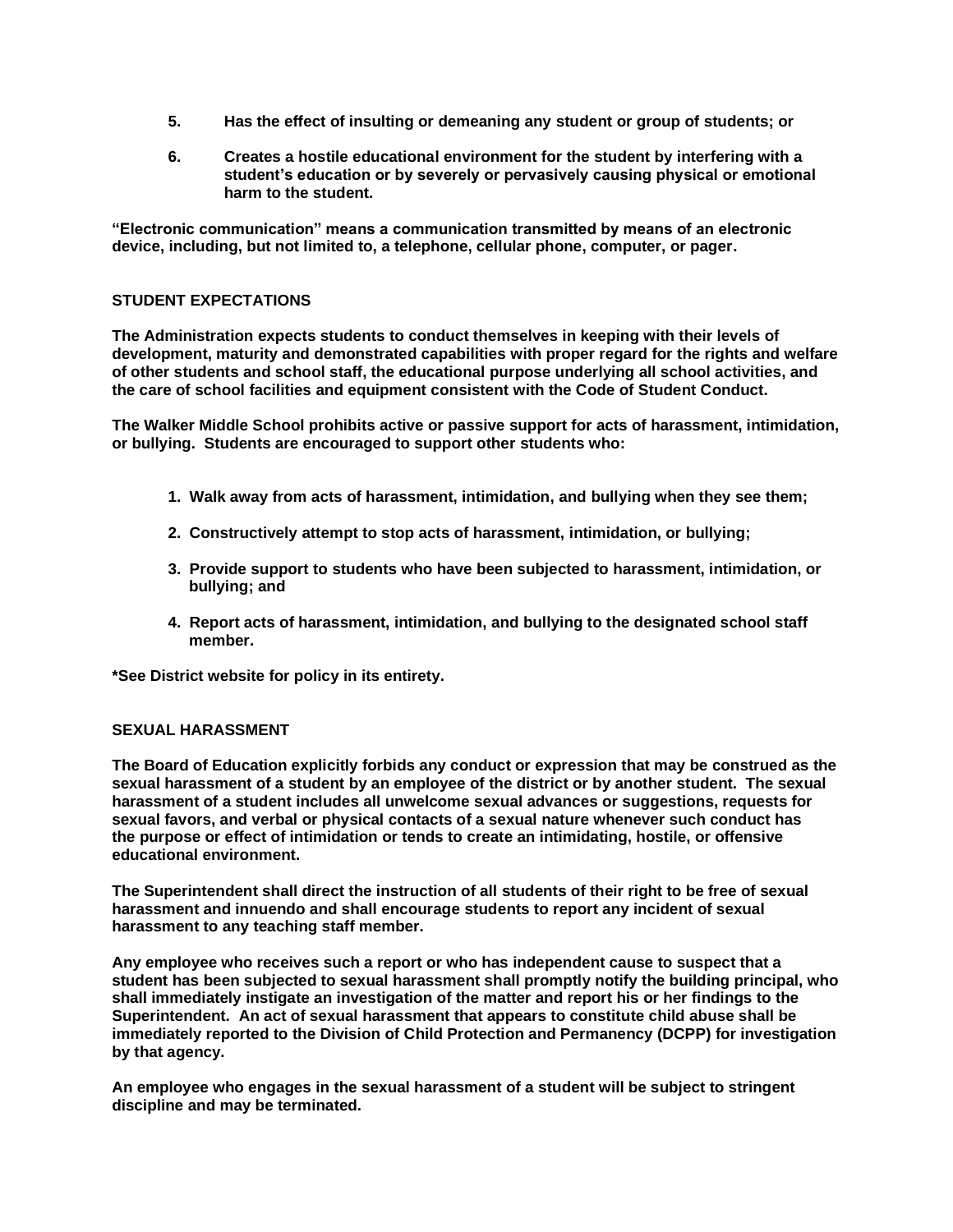**A student who engages in the sexual harassment of another student will be subject to discipline.**

### **STUDENT RIGHT TO PRIVACY**

**The Board of Education recognizes that a student's right to privacy may not be violated by unreasonable search and seizure and directs that no student be searched without reasonable suspicion or in an unreasonable manner.**

**Teaching staff members are charged with the responsibility of maintaining order and discipline in the schools and of safeguarding the safety and well-being of the students in their care. In the discharge of that responsibility, a teaching staff member may search or request the search of the person or property of a student as authorized by this policy, with or without the student's consent, whenever he or she has a reasonable suspicion that the search is required to discover evidence of a violation of law or of school rules.**

**The extent of the search will be governed by the seriousness of the alleged infraction, the student's age, and the student's disciplinary history. Except in urgent circumstances, an intrusive search of a student's person or intimate personal belongings shall be conducted by a person of the student's gender.**

**A strip search shall not be conducted under this policy. Whenever possible, a search of a student or student's private possessions will be conducted by the principal in the presence of the student, his or her parent or a representative of the parent, and a teaching staff member other than the principal.**

**The Board acknowledges the need for the in-school storage of students' possessions and shall provide storage places, including desks and lockers, for that purpose. Where locks are provided for such storage places, students may lock them against incursion by other students. In no storage place provided by the Board shall students have such an expectation of privacy as to prevent examination by a school official. Students shall be notified in writing by the beginning of each school year that inspections of their lockers, desks and other related storage areas may be conducted. The school principal or his designee is directed to conduct, without further notice, the regular inspection of such facilities provided to students for the storage of property.**

**Except as required by urgent circumstances, a request for the search of a student's private possessions will be directed to the building principal. The principal shall be responsible for prompt recording in writing of each student search, including the reasons for the search; information received that established the need for the search; the persons present when the search was conducted; any substances or objects found; and the disposition made of all confiscated substances or items. The principal shall be responsible for the custody, control, and disposition of any illegal or dangerous substance or object taken from a student.** 

### **ACCEPTABLE USE OF COMPUTER NETWORK/COMPUTERS AND RESOURCES**

**The Internet is a global computer network that offers a wealth of resources. Students are only allowed to access the Internet from a school computer to locate material to meet their educational needs, to ask questions and consult with experts, and to connect to many of the world's best museums, libraries, and global news services. As information on the Internet appears, disappears and changes, it is not possible to predict or control what students may locate or use. It is possible that they may encounter information that is controversial and inappropriate.**

**The school staff does not permit nor condone the use of inappropriate material in school, regardless of format. Parents and guardians are, therefore, encouraged to discuss the use of the Internet as an information source with their child.**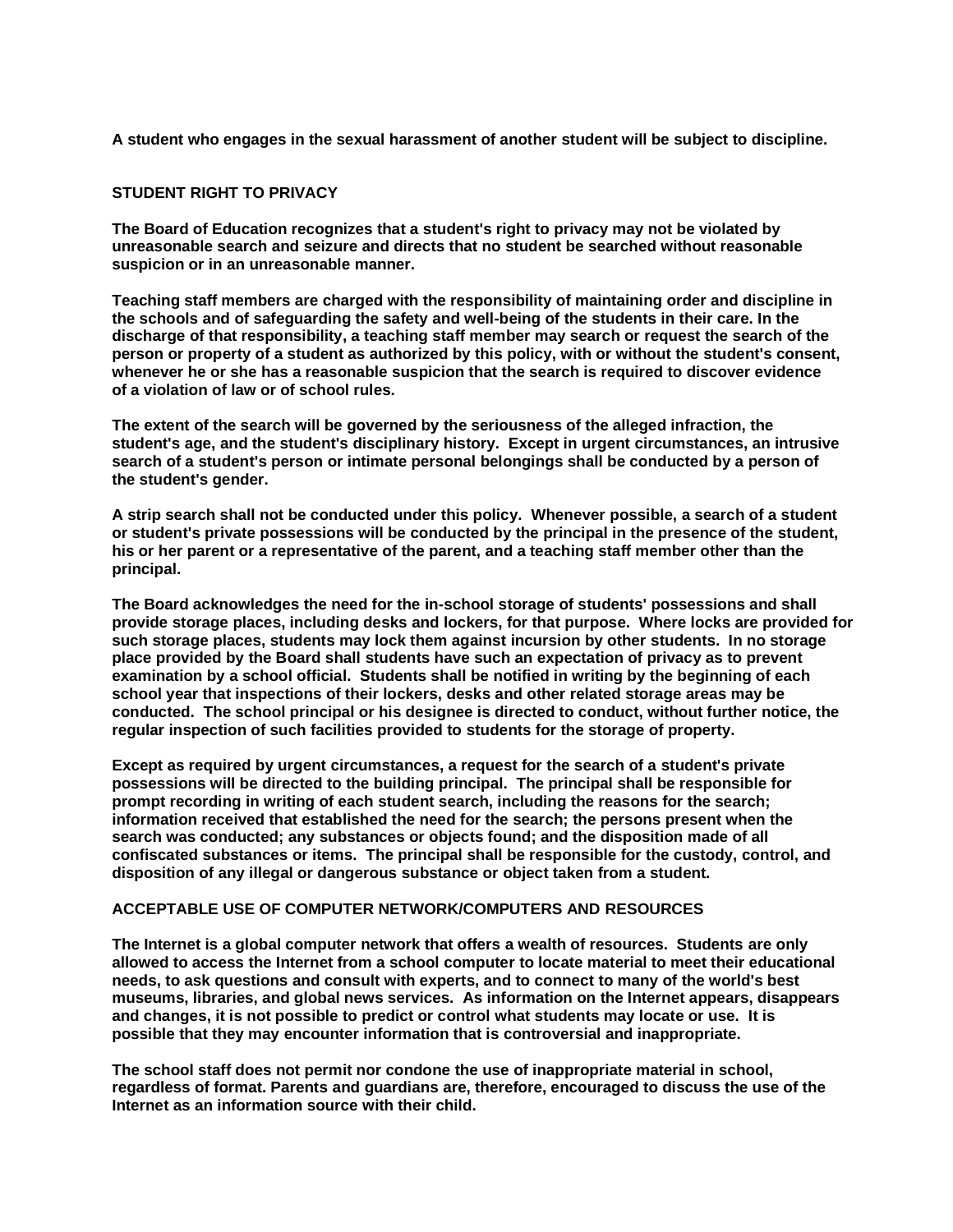**To ensure that students will benefit from the school's Internet resources, all users are expected to adhere to the guidelines.**

**The district's computers and network exist to support its curricular objectives. All uses consistent with these objectives are permitted. Any breach of this policy will result in progressive disciplinary action.**

### **SUBSTANCE ABUSE**

**The Board of Education of the Nutley Public School District recognizes that drug/alcohol abuse presents a growing problem in society and is aware of the vital role performed by the schools in the efforts of the community to control this problem. The Board believes that an educational and therapeutic approach to the problem is more effective than one that is solely punitive in nature. The Board's concern is to protect students who do not use or abuse drugs/alcohol and provide help for those who do. The Board of Education pledges not only to meet, but also to exceed, state and federal mandates for an alcohol and drug-free district by providing the best programs possible for enforcement, intervention, and prevention of drug and alcohol abuse.**

**The following regulations are established in implementation of Policy 5530 – Substance Abuse. Procedure for Referral of Students Suspected to be Under the Influence of a Substance Other than Anabolic Steroids**

**1. Whenever it shall appear to any staff member that a student is presently under the influence of alcohol, drugs or any controlled dangerous substance, the staff member shall report the matter immediately to the school physician or nurse/non-certified nurse or the athletic trainer if present at an athletic contest, the Student Assistance Coordinator, and the Principal (or their designee) and arrange for the immediate and tactful transfer of the student to the nurse's office. It is not the role of any staff member to make the determination of whether a student is under the influence.** 

**2. If a staff member observes the student to be in possession of a controlled dangerous substance, including anabolic steroids, or drug paraphernalia, they should secure the substance or drug paraphernalia and bring it immediately to the Principal or administrator in charge of the school building.** 

**3. A Student Safety Data System (SSDS) Incident Report must be filed in accordance with N.J.S.A. 18A:17-46 and N.J.A.C. 6A:16-5.3** 

**4. The nurse will assess the student's physical condition and determine whether a medical emergency exists. The student shall remain under the care of the school nurse until the student is discharged to their parent/guardian, transported for a medical examination or discharged to law enforcement officials. It is not the nurse's role to determine if the student is under the influence of a substance.** 

**Nothing herein shall be construed to limit or condition the right of the Principal or their designee to seek emergency medical assistance when required by the student's condition.** 

**5. The Principal or his/her designee shall immediately notify the parent/guardian and the**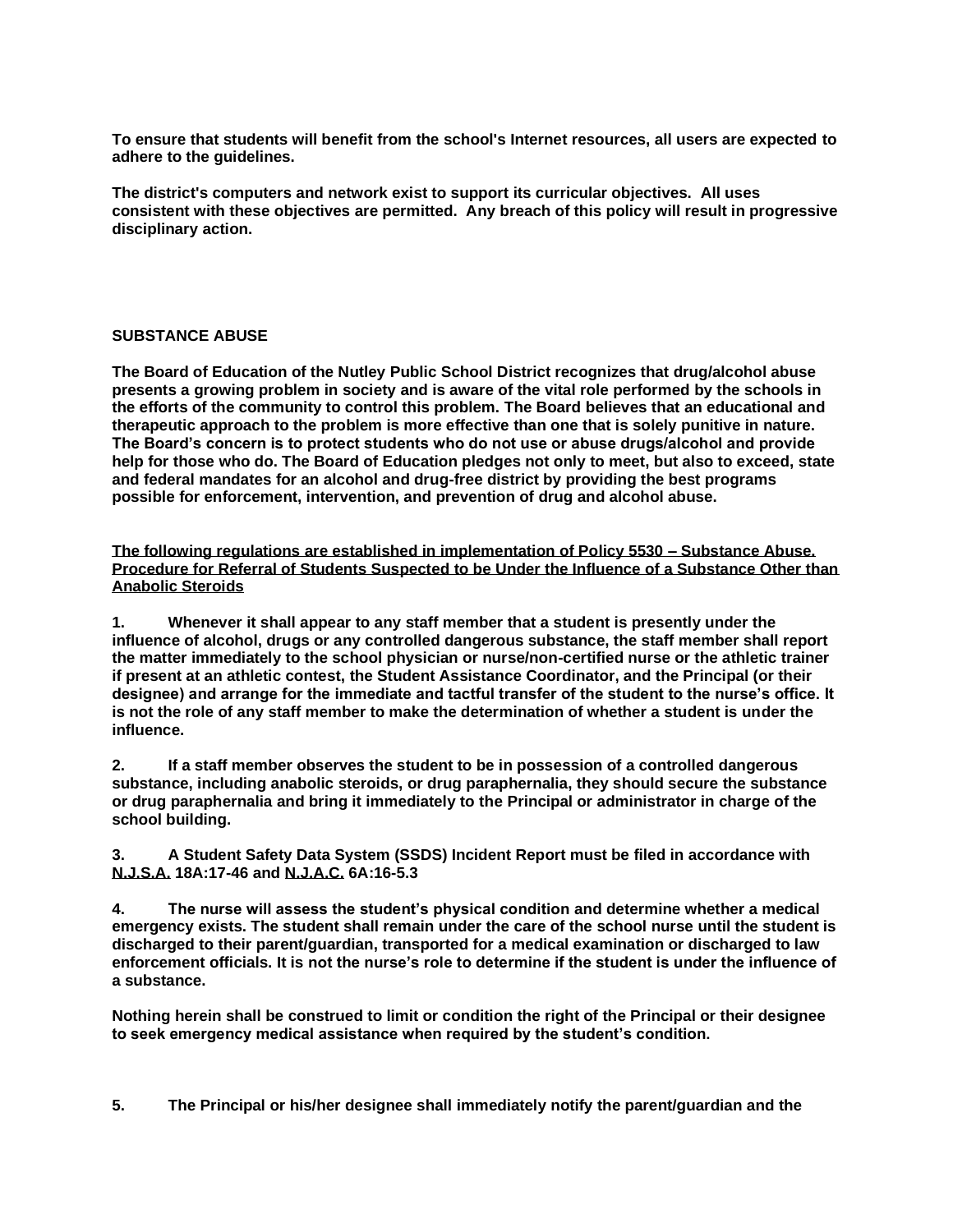**chief school administrator and arrange for the student's immediate medical examination (within two hours of the initial referral) by a physician licensed to practice medicine or osteopathy to determine whether the student is under the influence of alcohol or any controlled substance. The parent/guardian shall be directed to take the student for an immediate medical examination by either the Board's physician at the District's expense, or a physician of their own choosing which shall then be at the family's expense. If the examination is performed at the family's own physician, the medical examination must conform in all respects to the Board's criteria. If the examination does not conform to the necessary criteria, a positive result will be inferred. The student must proceed directly to the physician's office and is not permitted to take any actions which would compromise the results of the examination including, but not limited to, eating, drinking or ingesting any substance.** 

**6. The medical examination shall be performed within two hours. If the student's own physician is unable to perform the examination within this timeframe, the examination shall be conducted by the school physician, or, if the school physician is not available, the student shall be taken to the emergency room of the nearest hospital or appropriately equipped medical facility for examination. The Board shall maintain a list of all appropriately equipped facilities.** 

**7. The parent/guardian should accompany the student to the medical examination, however, if the parent/guardian cannot be reached or is unavailable to have the student tested within two hours, the student shall be accompanied by a member(s) of the school staff, designated by the Principal (or designee), to the office of the school-appointed physician, hospital and/or medical facility and shall ensure appropriate supervision of the student until the student is released to their parent(s) or other appropriate individual(s), including law enforcement personnel. Transportation to the examination will be provided by the Board of Education. If, in the opinion of the nurse, it is inadvisable for staff to accompany the student, emergency services will be called to transport the student to the nearest emergency room or approved medical facility.** 

**If the medical examination, including the monitored drug screen, is not performed within the two hour timeframe, a positive drug result will be presumed.** 

**8. The school will provide a Physician's Assessment Form that must be completed by the examining physician which includes the minimum requirements for urine and/or blood analysis to determine whether or not the student was under the influence of alcohol or a controlled substance including securing a monitored drug screen. The district, in cooperation with the examining physician or Board's medical inspector shall establish the minimum requirements to be used for the medical examinations which requirements shall be periodically reviewed and updated as needed. A breakdown of the screening criteria will be provided to the parents/guardians of students who are sent for a medical examination.** 

**9. The school will provide a Physician's Report which must be completed by the examining physician and returned to the school by the parent/guardian within twenty-four (24) hours of the student being sent out for the immediate medical examination. The Physician's Report shall verify that the examination was performed within the two hour time limit, include the signature, printed name, address and telephone number of the examining physician and state the expected date that the Physician's Assessment Form, setting forth the results of the examination, will be provided. The Physician's Report must also certify that the student is physically and mentally able to return to school.** 

**10. If the student admits to having used drugs/alcohol to any staff member, teacher or administrator, the above procedures will be followed with the modification that such admission will be considered when determining the student's suspension which shall begin immediately. The Board will not require a positive result from the screen.** 

**11. If a student is suspected of using alcohol or drugs on the way to or during a school-**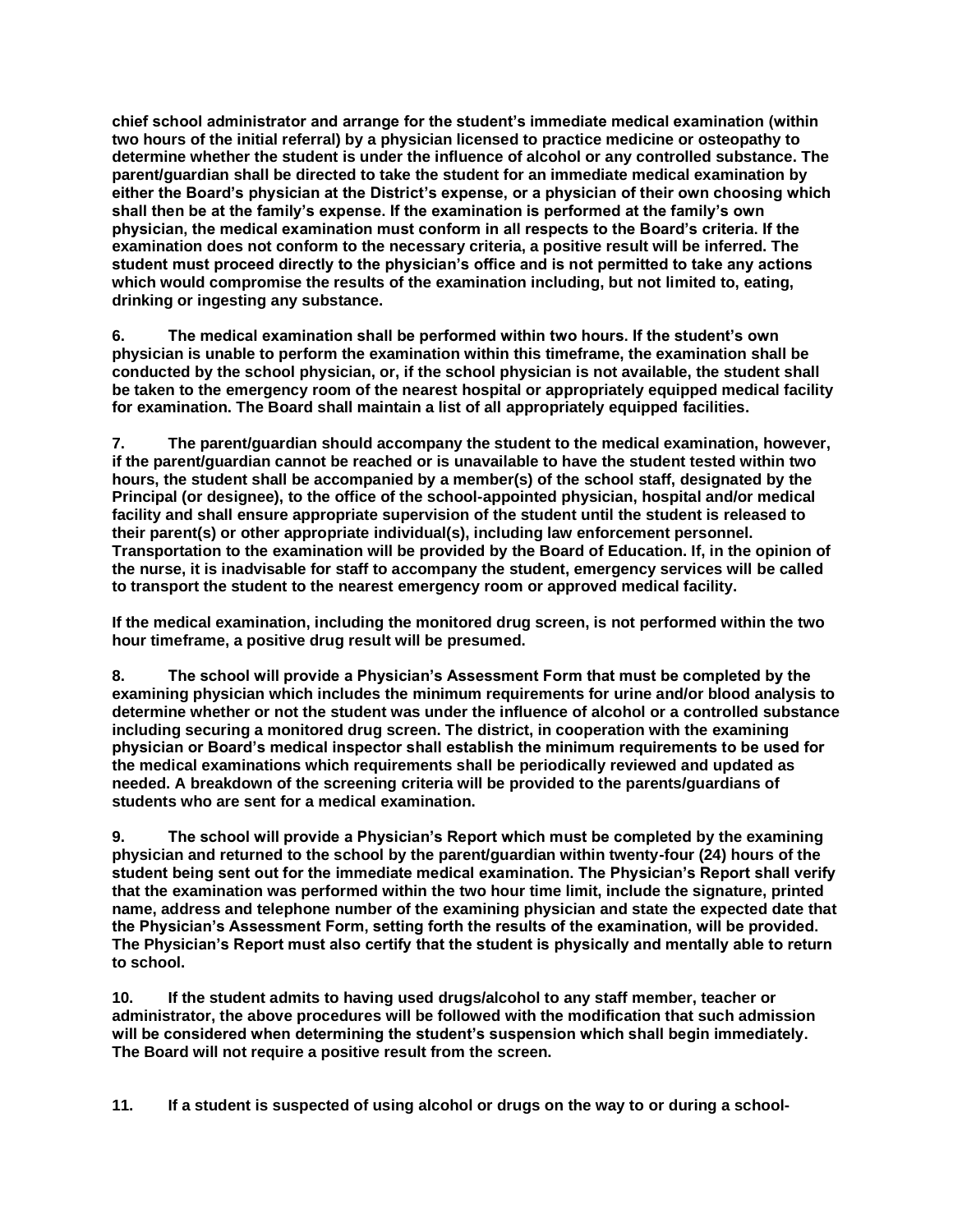**sponsored function or field trip, the administrator, chaperone or a school designee shall secure appropriate medical attention for the student. The student will be taken to the nearest hospital for an immediate medical examination in accordance with these procedures. The Principal, Superintendent and parent will be notified and these procedures shall be implemented upon the student's return to school.** 

**12. If an administrator is not immediately available on the scene, the school designee shall call the local police for medical assistance.** 

**13. If an incident occurs off campus and an administrator or chaperone is not in possession of the drug and alcohol policy documentation, the student and parent are still responsible for providing the results of the medical examination and the monitored drug screen in accordance with these procedures.** 

**14. Admission to Board-sponsored functions shall be denied to persons suspected to be under the influence of alcohol or drugs and such information shall be reported to the school administration as soon as practical.**

### **Refusal to Comply with Policy/Procedures**

**Any student who does not comply with the procedures for an immediate medical examination shall be presumed to have a positive drug result and the procedures set forth herein will be followed including having the student undergo an alcohol/drug assessment within five (5) days of being sent for the evaluation.**

**Refusal or failure by a parent/guardian to comply with the provisions of this policy/regulation shall be treated as a policy violation of the Compulsory Education Act pursuant to N.J.S.A. 18A:38-25 and 18A:38-31 as well as the child neglect laws and may result in the filing a report of alleged child neglect with the Division of Child Protection and Permanency in accordance with N.J.A.C. 6A:16-11. A student's refusal to comply with the terms of this policy or the procedures hereunder shall be treated as a policy violation and handled in accordance with N.J.S.A. 18A:40A-12 and N.J.A.C. 6A:16-4.1(c) (2).** 

**Participation in all extracurricular and/or co-curricular activities including athletics, prom, graduation and all other school activities will be denied until the student complies with this policy and these procedures.** 

**Any student who does not comply with these procedures shall be immediately suspended for a period not to exceed 10 days. In such a case, the student shall not return to school until they provide proof of a negative drug screen and a copy of the report from the student's alcohol/drug assessment.** 

### **Student's Immediate Return to School**

**The student may temporarily return to school after being sent for the immediate medical examination upon presentation of:**

- **a. The Physician's Report (pending the results of any lab work within 24 hours) including the date and time from the examining physician which certifies that the student's alcohol or drug use does not interfere with the student's mentally or physical ability to perform in school; or**
- **b. Evidence that an immediate medical examination complying with the Board's requirements for same has been completed within the appropriate time frame.**

**Upon the school's receipt of the foregoing, the student will be re-admitted the next school day**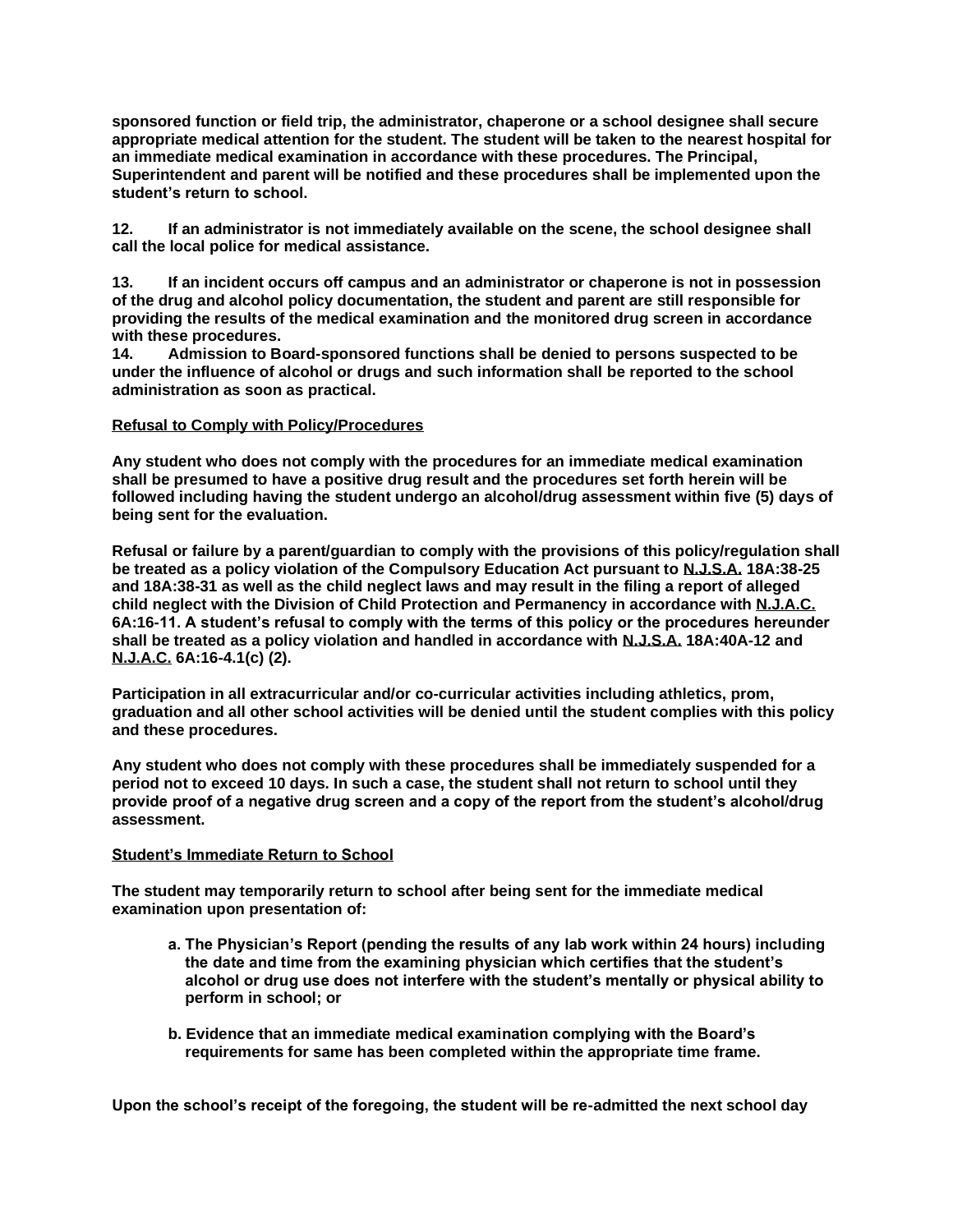**until receipt of the Physician's Assessment Form.**

**A student who receives a negative result from the medical examination shall be returned to school immediately.** 

### **Positive Results**

**A student who receives a positive drug screen as a result of the medical examination:**

- **a. Shall meet with the Principal, or their designee, their parent/guardian if requested, and the SAC;**
- **b. Shall be immediately suspended in accordance with the terms of this policy; and**
- **c. Will be required to undergo an alcohol/drug assessment at an approved facility/professional, within five (5) days of being sent for the medical examination to determine the extent of the student's alcohol/drug use and/or abuse. The individual/agency performing the alcohol/drug assessment shall issue a report of their findings which shall include recommendations and/or options for Treatment, if applicable.**

**Thereafter, the student will be permitted to return to school upon the Board's receipt of the following:**

- **a. Evidence of a negative urine screen. The student must present evidence of a negative urine screen which shall meet or exceed the Board's criteria for the initial medical examination and includes assurances of the procedures utilized to obtain a clean urine/blood sample. Any results provided must include the same metabolic panel screen for substances with additional screens for Expanded Opiates, Steroids, and Ecstasy. This screen must also test for adulterants. Subsequent urine/blood screens shall be at the parent/guardian expense.**
- **b. A copy of the alcohol/drug assessment report. If the student is referred for Treatment, the selection of a treatment or evaluation facility shall be done by the parent/guardian and any expenses associated therewith shall be borne by the parent/guardian.** 
	- **1. The parent/guardian will be given a list of approved facilities from which to select their referral. Treatment must be approved by an agency or professional appropriately trained and certified by the NJ State Board of Examiners to provide substance abuse/chemical dependency services.**
	- **2. The Student Assistance Coordinator may act on parent/guardian's behalf by contacting their program of choice.**
- **c. A signed release to permit the exchange of confidential information between school personnel and the appropriately licensed agency or professional who will be providing Treatment to the student.**

### **Intervention & Treatment**

- **1. If a student will be absent from school due to Treatment for alcohol/drug dependency, the Student Assistance Coordinator shall:** 
	- **a. Notify the building Principal, Vice Principal, Director of Guidance, Guidance**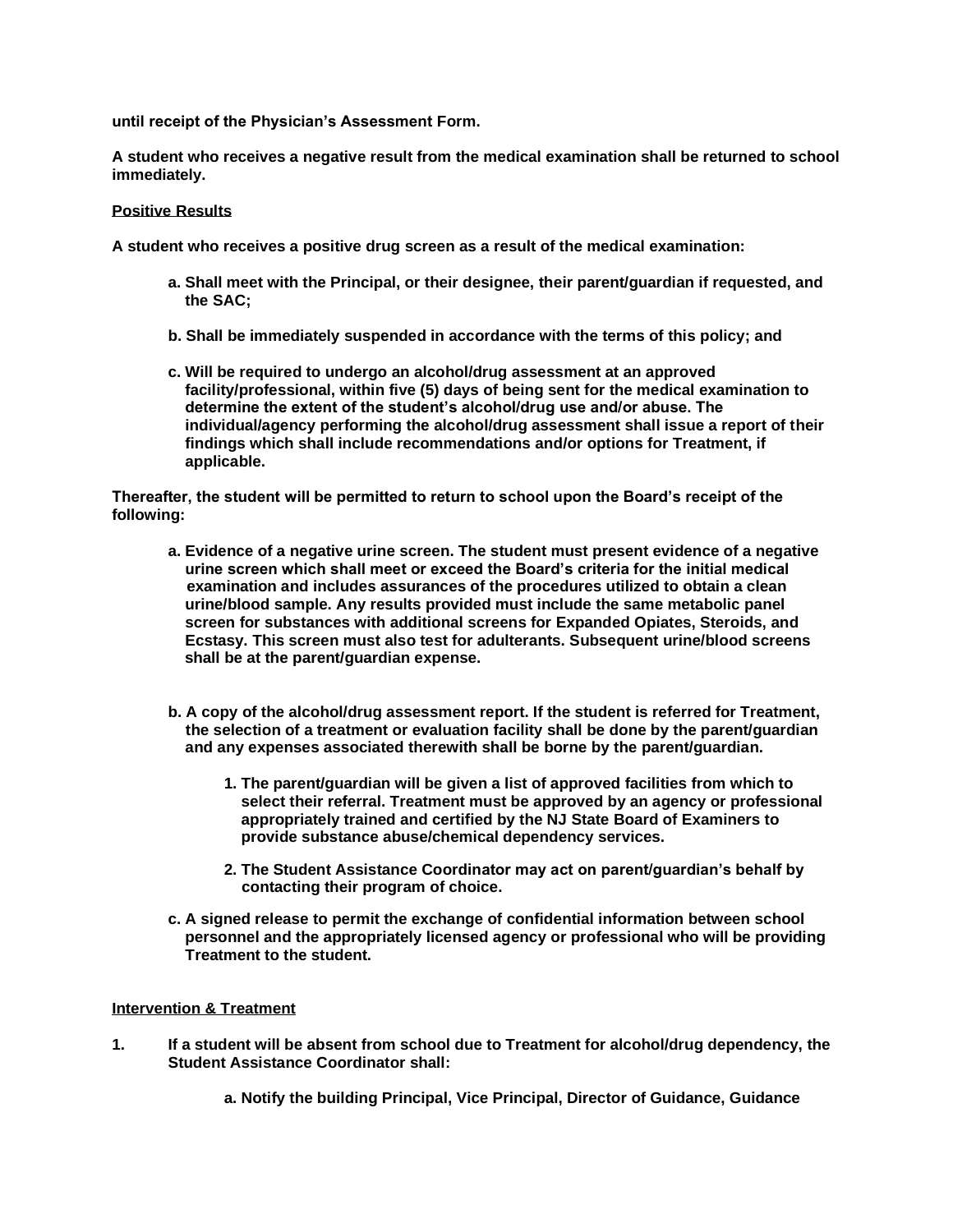**Counselor, Nurse and Child Study Team member when appropriate.** 

- **b. Contact the Treatment facility to verify the student is in treatment for alcohol/drug dependency.**
- **c. Arrange for the student to receive home instruction upon receipt of written verification from the Treatment facility that the student is presently under their care and advising as to the duration of the expected absence. The student's attendance shall be recorded in the same manner as any other student receiving home instruction for medical purposes**
- **2. Participation in the in-school educational program simultaneously with Treatment will be at the discretion of the Principal with input from the Student Assistance Coordinator and the Treatment agency. The District may predicate a student's return to the in-school educational program upon the student's participation in their recommended Treatment program provided that continued participation in the Treatment program is documented.**
- **3. Upon the student's successful completion of Treatment for alcohol/drug dependency:**
	- **a. Parents will provide a letter from the Treatment program stating that the student is physically and mentally able to return to school and outlining any aftercare plans/recommendations.**
	- **b. The student will meet with the Student Assistance Coordinator to establish a program for the school setting. This plan may include:** 
		- **(1) Meetings with the Student Assistance Coordinator for counseling.**
		- **(2) Education on alcohol/drug dependency.**
		- **(3) Family meetings to ensure compliance with the Treatment facility's discharge plan.**
		- **(4) Compliance with any recommended aftercare programs.**
		- **(5) Referral to self-help support groups.**
		- **(6) Referral to child study team for evaluation for eligibility for special education programs.**
		- **(7) Meetings with the student's teachers.**
- **4. Students who refuse to enroll/participate in or complete a recommended Treatment program shall be considered to be in violation of this policy. Parents/guardians who refuse to assure their child's attendance at such programs will be deemed in violation of N.J.S.A. 18A:40A-1 and may be reported to the Division of Child Protection & Permanency.**

### **Reporting and Examination of Students Under the Influence of Performance Enhancing Substances ("PES")**

- **1. In the event that any teacher staff member, certified or non-certificated nurse or other educational personnel has reason to believe that a student has used or may be using PES, that person must report the matter as soon as possible to the Principal (or the Principal's designee), and either the certified or non-certified nurse or school physician and the Student Assistance Coordinator.**
- **2. The Principal or his/her designee shall immediately notify the parent/guardian and the chief school administrator and arrange for the student's immediate medical examination by a physician licensed to practice medicine or osteopathy to determine whether the student has been using PES.**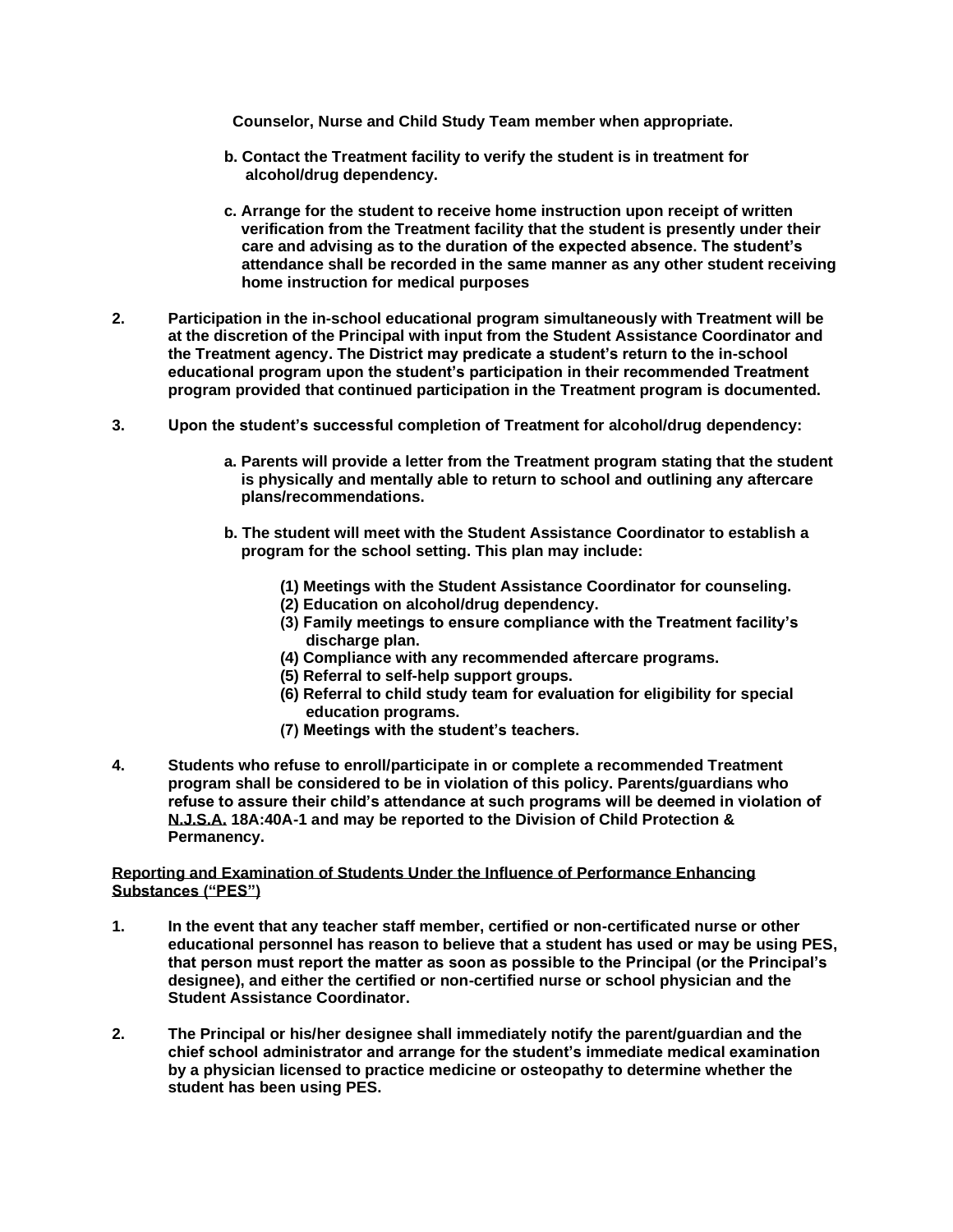- **3. The Superintendent or their designee may, but need not, disclose to law enforcement authorities the identity of a student suspected or found to have used or who may be using anabolic steroids. The Superintendent or their designee shall disclose to law enforcement authorities the identity of any student reasonably believed to be in possession of PES or related paraphernalia or a student reasonably believed to be involved or implicated in distribution activities involving such substances.**
- **4. The Physician's Report and Physician's Assessment Form (as provided by the District) shall be furnished by the examining physician to the student's parent/guardian, the Principal and/or the Superintendent.**
- **5. If it is determined that the student has used PES, the student shall be sent for an appropriate drug assessment to determine the extent of the student's involvement with and use of PES and possible need for referral for treatment. The District shall provide the identities of such facilities or professionals who are appropriately credentialed to perform such assessments. Other facilities/professionals may be considered provided they meet the District's criteria for licensure and hold the necessary credentials. The report of the assessment shall provide recommendations for Treatment, if appropriate.**
- **6. In the event that Treatment is recommended, the Student shall be referred to appropriate community agencies as defined in N.J.A.C. 6A:16-4.1(b) and shall undergo such Treatment as is recommended through the drug assessment.**
- **7. Students who are referred under this policy shall be subject to the discipline and remaining procedures set forth herein.**

### **Discipline**

**Any violation of Board rules prohibiting the use, possession and/or distribution of a substance is a serious offense, and the student who violates a substance abuse rule will be disciplined accordingly. Repeated violations are more severe and warrant additional and further disciplinary measures. Students who violate the substance abuse rules will be disciplined as follows:** 

**a. Being under the influence of alcohol or other drugs, possession, use or inducing others to use alcohol or drugs.** 

**1. First Offense: Out of school suspension for up to five (5) days and suspension from all extra-curricular activities/athletics for five full days after the student's return to school. Reinstatement to extra-curricular/athletic activities will be in accordance with school district policies.** 

**2. Second Offense: For a second offense in the same academic year, an out of school ten day suspension will be imposed including suspension from all extra-curricular/athletic activities as set forth above.** 

**3. Additional Offenses: All subsequent offenses will be handled in a progressive manner. Discipline will include any or all of the above-mentioned procedures including suspension, possible alternative school placement, and/or expulsion.** 

**A student's offenses are cumulative from year to year while in attendance in the Nutley School District.**

**b. Distribution. A student who is found to have been in possession of a controlled drug with**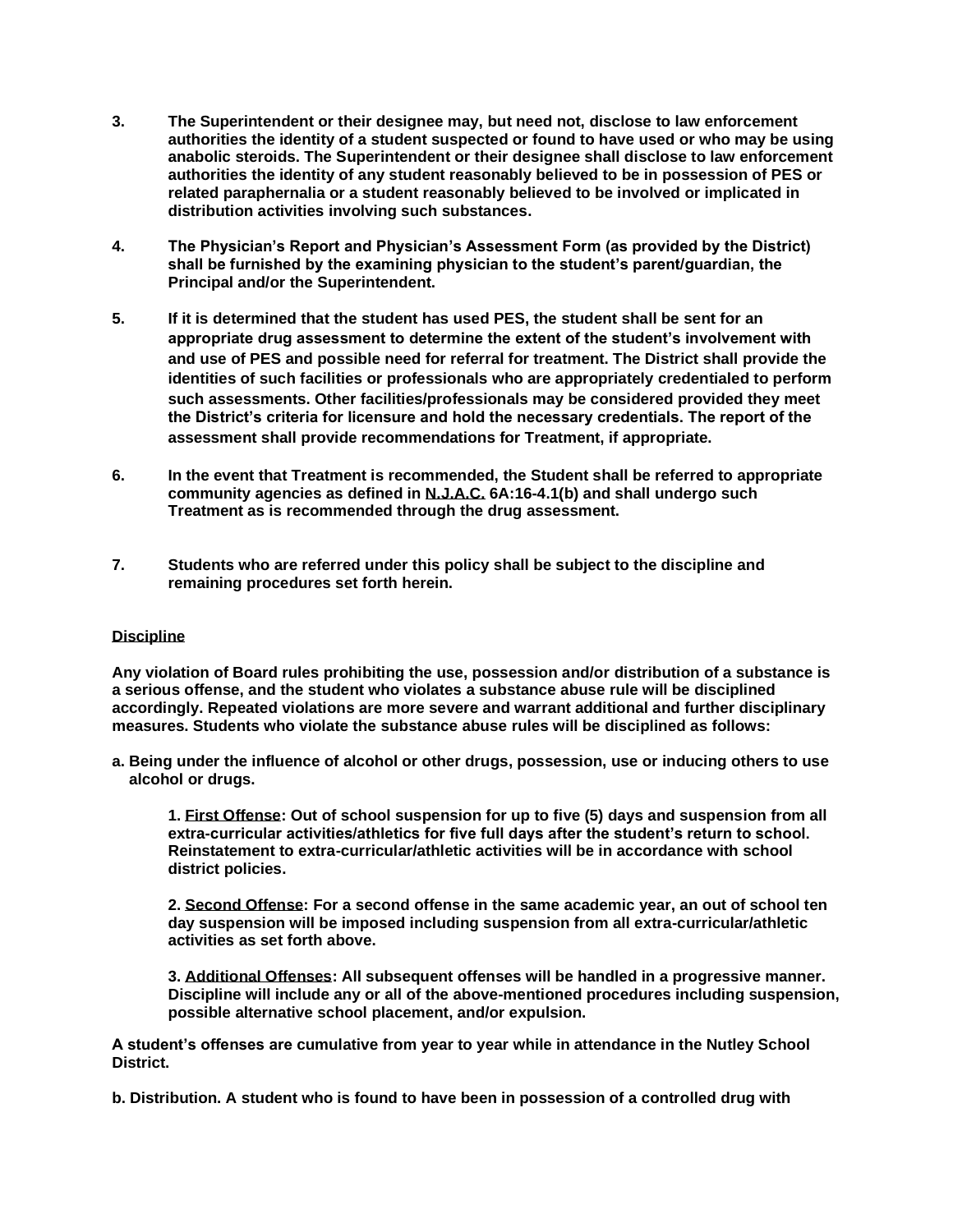**intent to distribute shall be suspended until the next Board meeting when a recommendation for expulsion shall be made.**

**c. Discipline for a student's or parent's refusal to comply with this policy and these procedures is as set forth herein.**

### **Students Voluntarily Seeking Help for Drug/Alcohol Related Problems**

**Students are encouraged to seek help for problems with or related to substance use. Student Assistance Coordinators are provided for direct assistance or confidential referral for students seeking help with substance use/abuse or other problems related to their substance use, or use by someone in a close relationship with them.**

**Assistance shall be available for students who experience difficulties with substance use, abuse, or related problems. If a student comes forward and seeks assistance, he/she shall be referred to the Student Assistance Coordinator who shall be available for counseling and referral for further evaluation and treatment. The student's right to confidentiality shall be protected in accordance with 42 C.F.R. Part 2 and N.J.A.C. 6A:16-6.5 except as specifically set forth therein. The Student Assistance Coordinator shall be responsible for informing the student of their rights to confidentiality and limits thereon. Students who seek assistance shall maintain full educational benefits.**

**All Student Assistance Program documents will be confidential and kept separate and apart from general student files.**

**Nothing contained herein shall preclude consultation by the Student Assistance Coordinator with those individuals having educational responsibility for the student in conformance with 42 C.F.R. Part 2 or N.J.A.C. 6A:16-6.5.**

**A student who voluntarily seeks assistance from a Student Assistance Counselor is not exempt from this policy. Any staff who suspects a student may be under the influence or who is found to be in possession of such substances, while on school property or at a school-sponsored event, shall be reported in accordance with these procedures.**

**Children of Alcoholics and from Chemically Dependent Families** 

**Children who are identified as having parents, guardians, or family members with active alcoholism, substance abuse, or chemical dependency shall receive support services in the form of individual or group counseling, referral to community services, and referral to programs available within the school or community. The following guidelines are provided for handling these matters:**

- **1. Students at all levels shall be apprised of the confidentiality regulations prior to disclosing information to any Student Assistance Coordinator.**
- **2. Students who self-disclose family alcohol/drug dependency will be provided support services; however, staff members shall be alerted to the potential for a referral to the Division of Child Protection and Permanency.**
- **3. The Confidentiality Regulations are automatically waived in cases where any form of child abuse exists.**
- **4. Parents/guardians with alcohol/drug dependency issues who request assistance for such problems will be provided with appropriate alcohol/drug dependency information and resources for assistance.**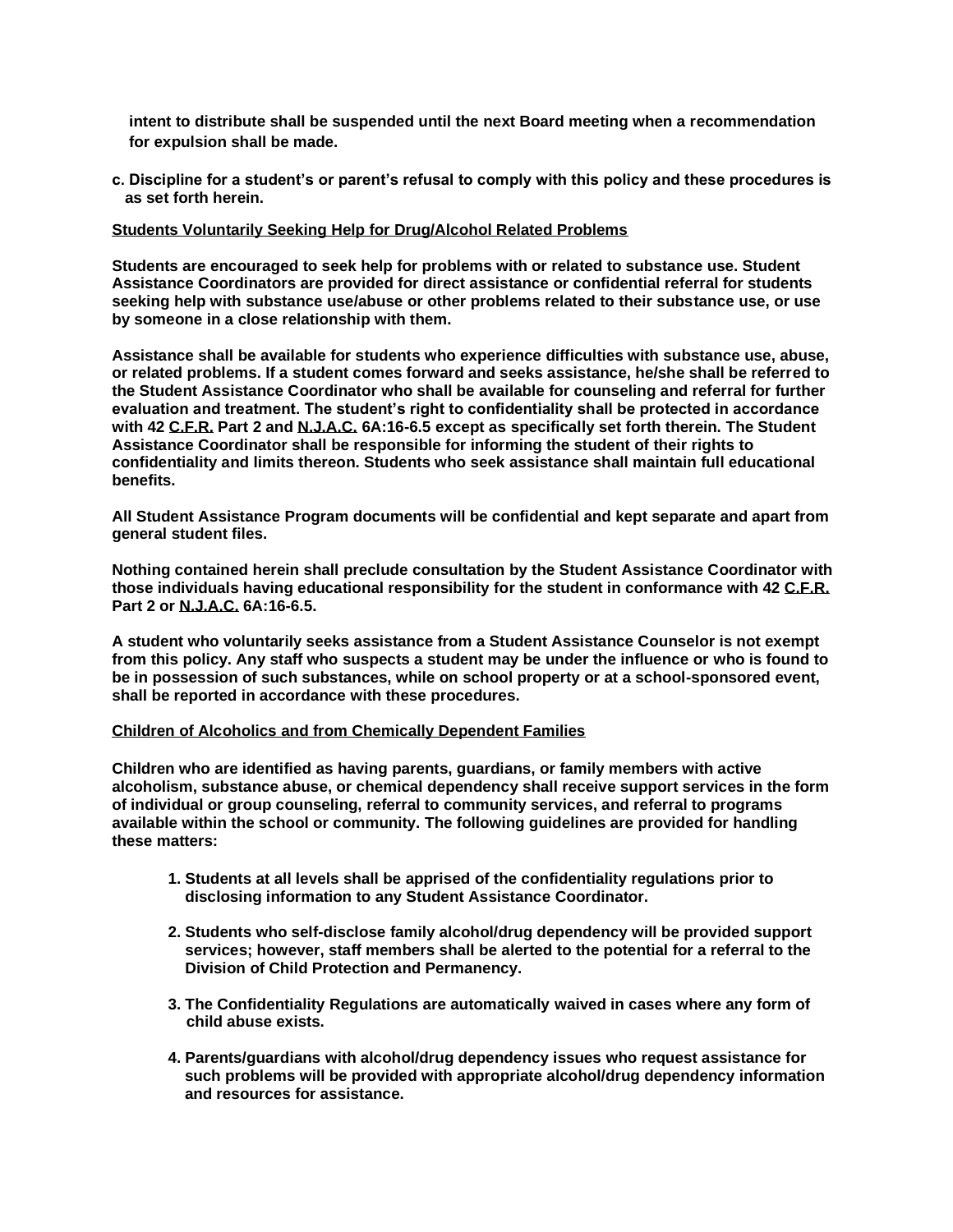**5. Parents/guardians who have been informed of detrimental effects resulting from a family member's alcohol/drug use and fail to take appropriate action shall be referred to the Division of Child Protection and Permanency.** 

### **Confidential Consultation with Parents Without a Student's Knowledge**

- **1. Parents/guardians may contact the Student Assistance Coordinator and receive confidential voluntary consultation for concerns about a student's possible substance abuse without informing the student of such contact. The information obtained by the Student Assistance Coordinator during this meeting shall remain confidential and shall not be used for disciplinary action against the student.**
- **2. Parents and/or guardians may request assistance in referrals, assessments and laboratory testing from the Student Assistance Coordinator.**

### **Suspected Use of Substances Off Campus**

**The Nutley School District seeks to identify and assist students whose drug or alcohol use negatively impacts the student's school performance or behavior regardless of when it occurs.** 

**If a staff member comes into possession of information relative to non-school related functions involving substance use by students, the staff member shall:** 

- **a. Determine the reliability of the information and shall notify the building administrator and Student Assistance Coordinator of any incidents which the staff member reasonably believes to have occurred.**
- **b. The building administrator shall determine whether a referral to law enforcement is required.**
- **c. The Student Assistance Coordinator may contact a student suspected to have engaged in off-campus substance use. The contents of this meeting will remain confidential; however, the Student Assistance Coordinator may contact the parent/guardian of the student(s) involved to advise of any concerns regarding the student's suspected off campus substance use.**
- **d. If the off-campus conduct causes a substantial disruption of school operations, students may be disciplined in accordance with the law.**

### **Possession or Distribution of Alcohol and/or Other Drugs**

**Students are prohibited from possessing, consuming, selling, transferring or distributing drugs/alcohol or paraphernalia in any form while at school, on school grounds, attending a school-related function on or off campus, and coming to and going from school and/or schoolsponsored activities.** 

- **1. When a student is found to be in possession of any quantity of illegal substances, drugs, or alcohol on school grounds or at a school activity or on a school-provided mode of transportation or school-related trip, the administrator in charge shall contact the police to investigate.**
- **2. An investigation shall be conducted immediately by the Principal/designee or school officer that may include a search of the student's person, possessions, effects or school lockers in accordance with Policy 5570.**